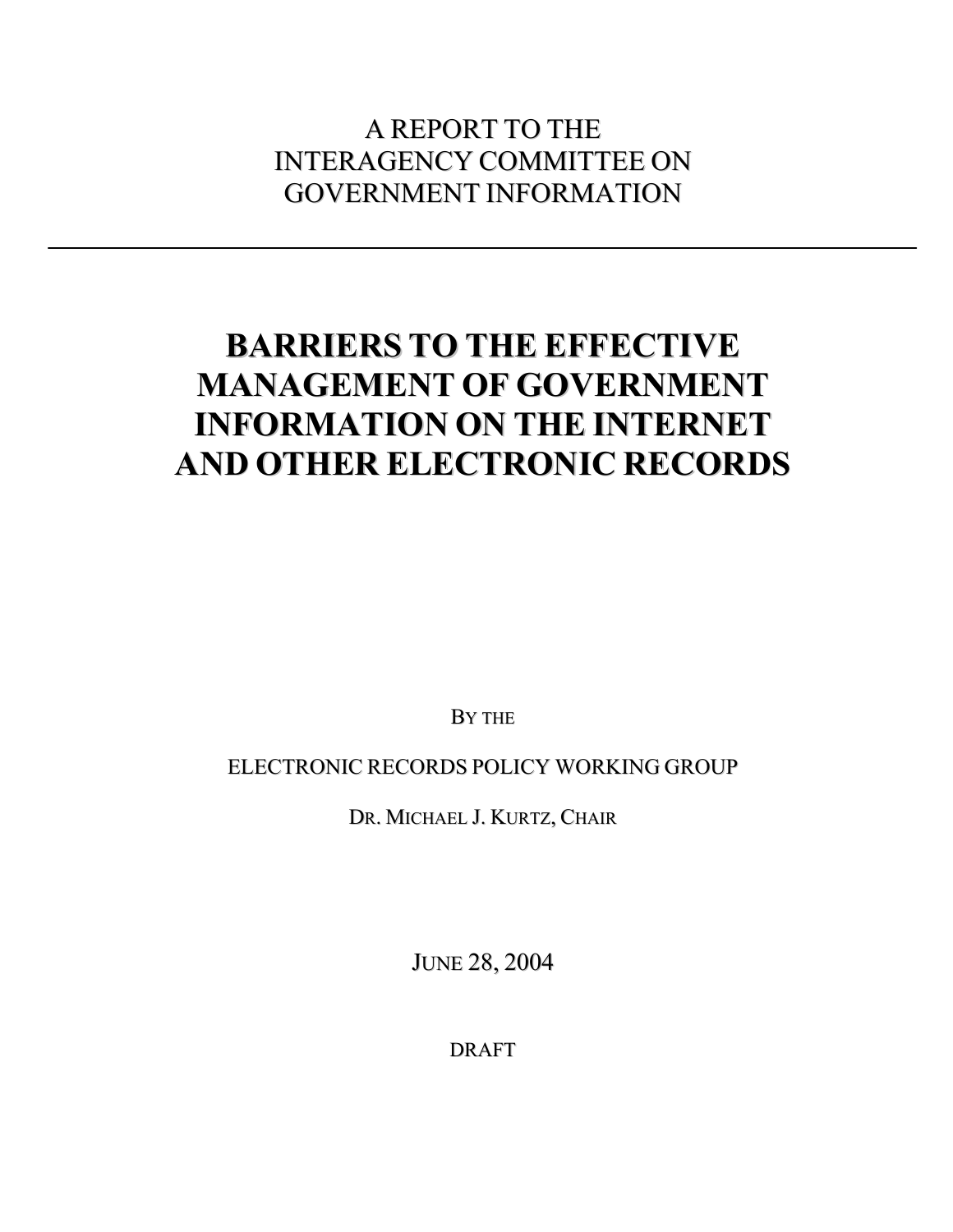# TABLE OF CONTENTS

| 2                 |                                                                |     |  |  |  |  |
|-------------------|----------------------------------------------------------------|-----|--|--|--|--|
| 3                 | BARRIERS TO THE EFFECTIVE MANAGEMENT OF GOVERNMENT INFORMATION |     |  |  |  |  |
| <b>APPENDIXES</b> |                                                                |     |  |  |  |  |
|                   |                                                                |     |  |  |  |  |
|                   |                                                                |     |  |  |  |  |
|                   |                                                                |     |  |  |  |  |
|                   |                                                                | .29 |  |  |  |  |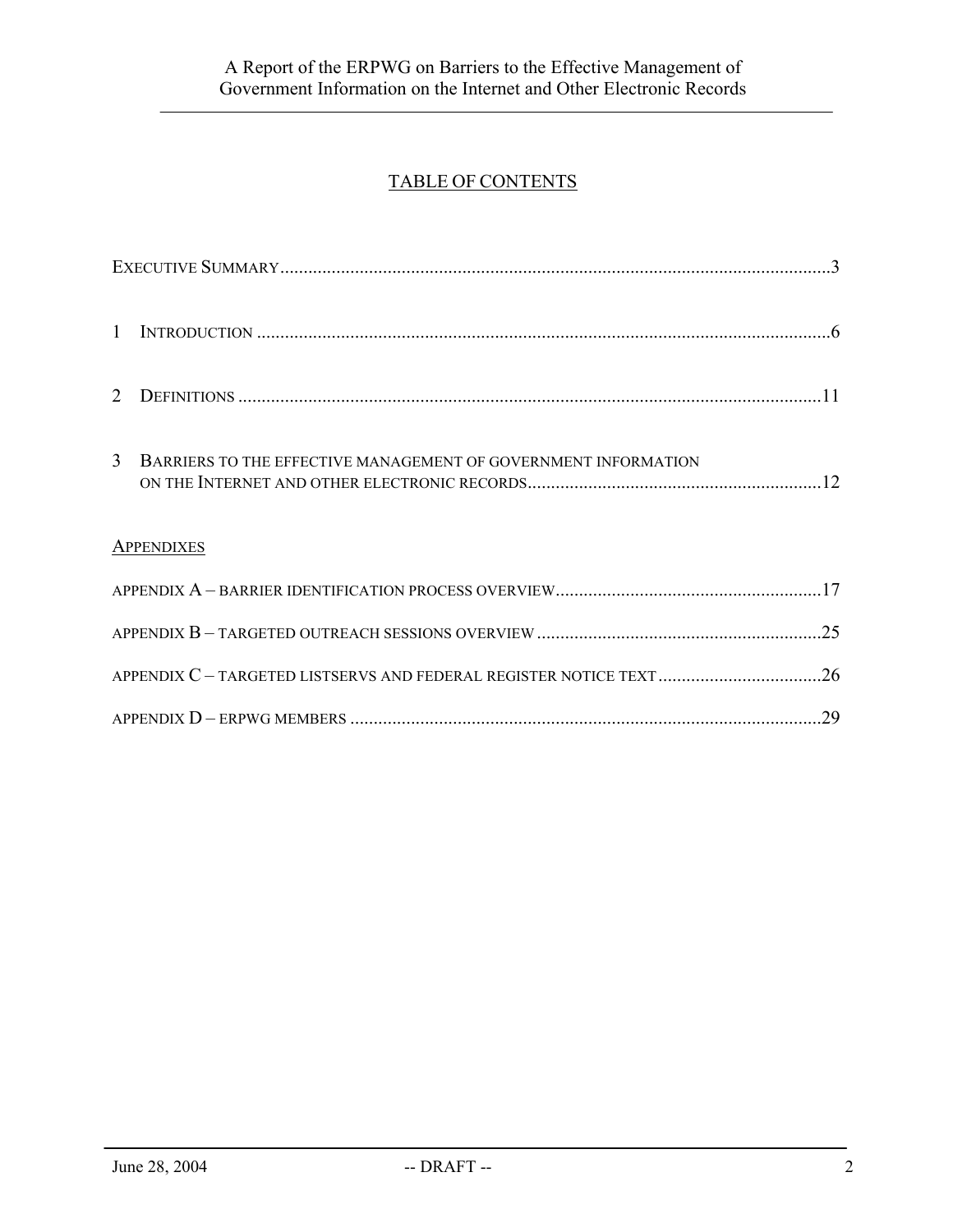#### **EXECUTIVE SUMMARY**

#### *The Current Environment*

The Federal Government faces ever increasing barriers to the effective management of Government information on the Internet and other electronic records.<sup>1</sup> Changes in how the Government works, especially as Federal agencies move toward automated processes, have led to barriers that undermine the Government's ability to manage records and information as important business assets. In the best of cases, agencies are treading water, and in the worst of cases, an agency's inability to overcome these barriers is seen in the headlines: the FBI's handling of the Timothy McVeigh investigative records and the loss of records and information following the tragic events of September 11, 2001.

The lesson to be learned from these examples is that agencies need a coordinated strategy, implemented enterprise-wide, that will promote the effective management of agency information assets to ensure that they can be located and are available for as long as needed. Before Government can reach this goal, there must be a better understanding of the current business environment and the barriers to managing Government information assets. By recognizing the barriers, agencies will take the necessary first step toward creating a strategy to ensure that agencies are creating and maintaining information assets effectively.

To overcome the barriers, Federal agencies must address the realities of the current business environment. As explained further in the Introduction to this report, Government faces (1) a lack of agency processes supporting distributed records and information management, (2) rapid technological obsolescence of the hardware and software used to create and store electronic records and information, (3) an overwhelming volume of records and information, (4) difficulty assuring the authenticity, reliability, and integrity of electronic records, and (5) ineffective implementation of records management processes and procedures.

This description of the current business environment is reflected in the barriers identified by the ERPWG in Section 3 of this report. By promoting effective information management as part of coordinated records, information, and knowledge management strategies, agencies will be able to adapt to the demands of an evolving business environment.

#### *The ERPWG Process*

The Electronic Records Policy Working Group (ERPWG) was formed under the auspices of the Interagency Committee on Government Information (ICGI) that is charged with implementing Section 207 of the E-Government Act of 2002 (P.L. 107-347). This report

<span id="page-2-0"></span> $\frac{1}{1}$ <sup>1</sup> "Government information on the Internet" and "other electronic records," as defined in Section 2, comprise an agency's information assets.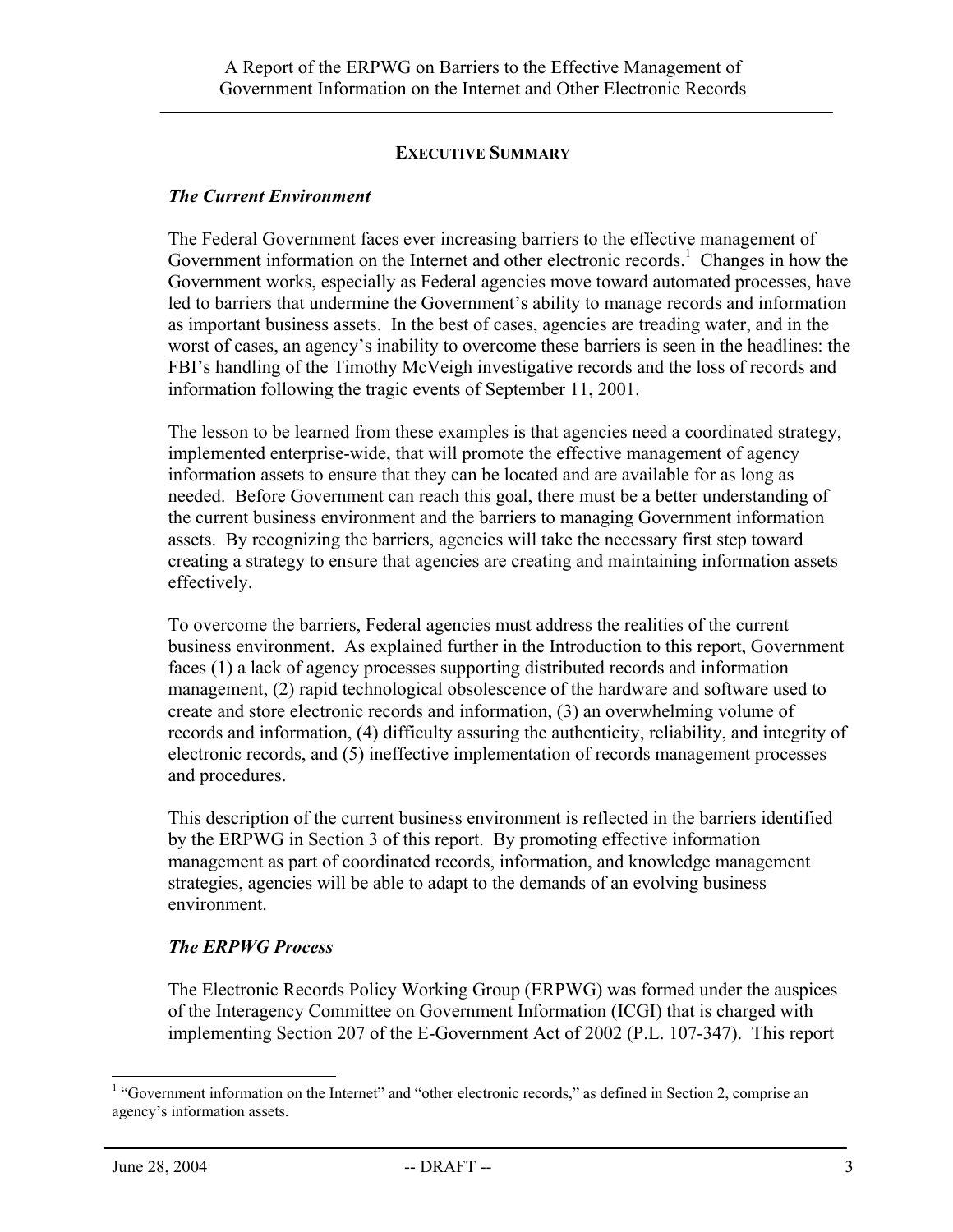details activities the ERPWG performed under its approved work plan to identify barriers to the effective management of "Government information on the Internet and other electronic records" (P.L. 104-347 Sec. 207 (e)(1)(A)), and proposes its initial approaches to dealing with those barriers. These activities directly support the ERPWG charge to develop for ICGI consideration recommendations for policies and procedures ensuring the effective management of Government information on the Internet and other electronic records. A more detailed description of the ERPWG process is described in Appendix A.

# *The Identified Barriers*

As a result of this process, the ERPWG identified four broad barriers to the effective management of Government information assets (see Section 3):

- *Barrier 1:* Records and information are not managed as agency business assets.
- *Barrier 2:* Records management is not viewed as critical to agency mission. It is either not incorporated into business processes, or not incorporated early enough, particularly as these processes are automated.
- *Barrier 3:* Marginal support for records management has led to a lack of training, tools, and guidance for all staff within Federal agencies.
- *Barrier 4:* The records management and information technology disciplines are poorly integrated within Federal agencies.

#### *Proposed Directions and Next Steps*

In the next phase of its approved work plan, the ERPWG will evaluate various approaches and proposed directions for dealing with these barriers before presenting its final recommendations to the ICGI. The ICGI will then present all adopted recommendations to the Director of the Office of Management and Budget (OMB) and the Archivist of the United States. Following a detailed discussion of each barrier, this report provides an indication of proposed ERPWG directions and possible actions that will be considered as next steps and candidates for ultimate recommendations.

Many of the proposed directions leverage several ongoing and planned NARA initiatives that the ERPWG believes will address many of the identified barriers. For example, NARA's Records Management Initiatives (RMI) strategies for records management advocacy and training, and the Electronic Records Archives (ERA) program, are tools that will help agencies face the changing business environment and ensure that information assets are managed effectively.

In addition to NARA initiatives, the ERPWG is considering several other approaches. One proposal is to develop procedures for building records management requirements into agency capital planning processes for the design or enhancement of electronic systems.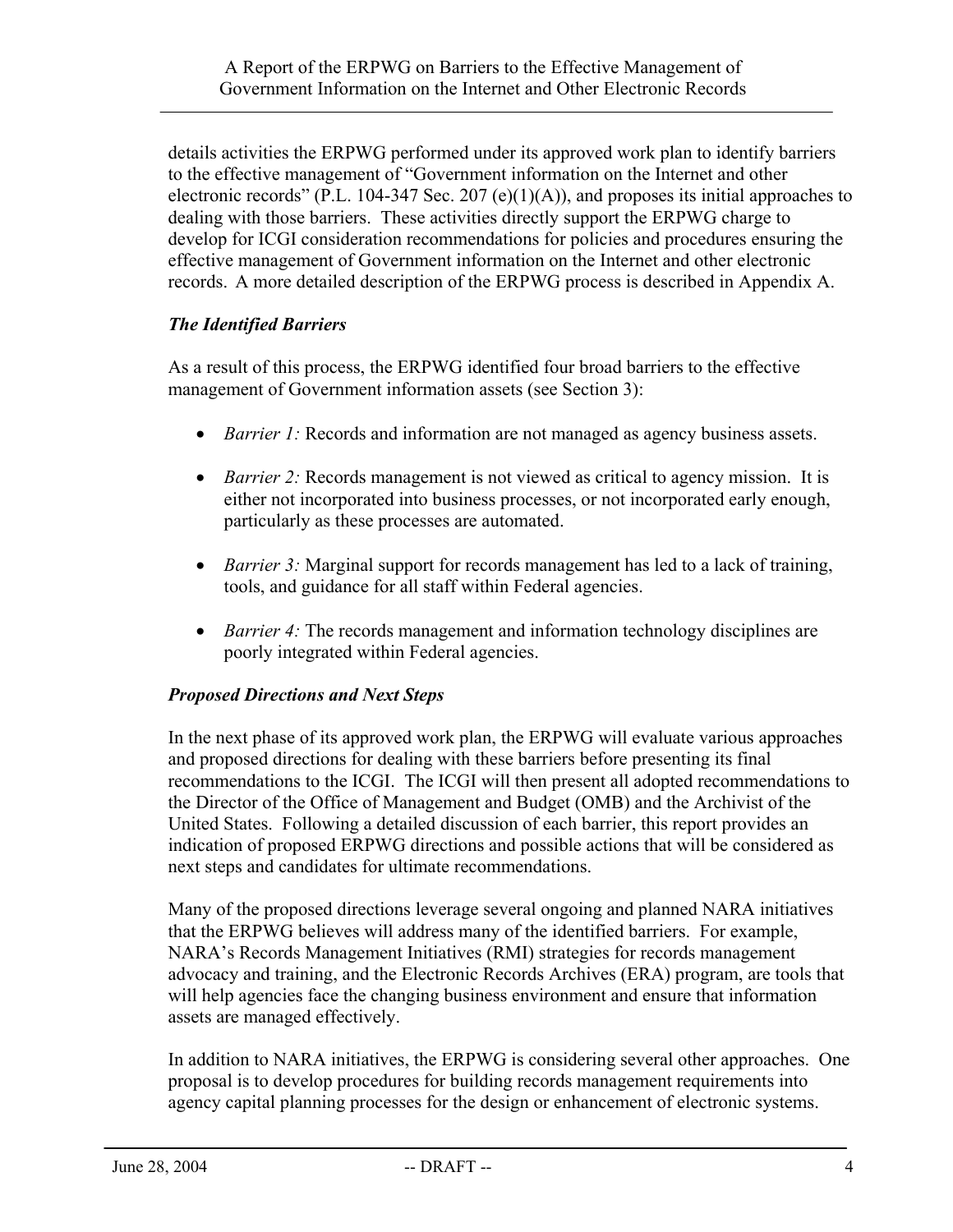The ERPWG also will develop toolkits with guidance and best practices to facilitate the integration of RM and IT requirements.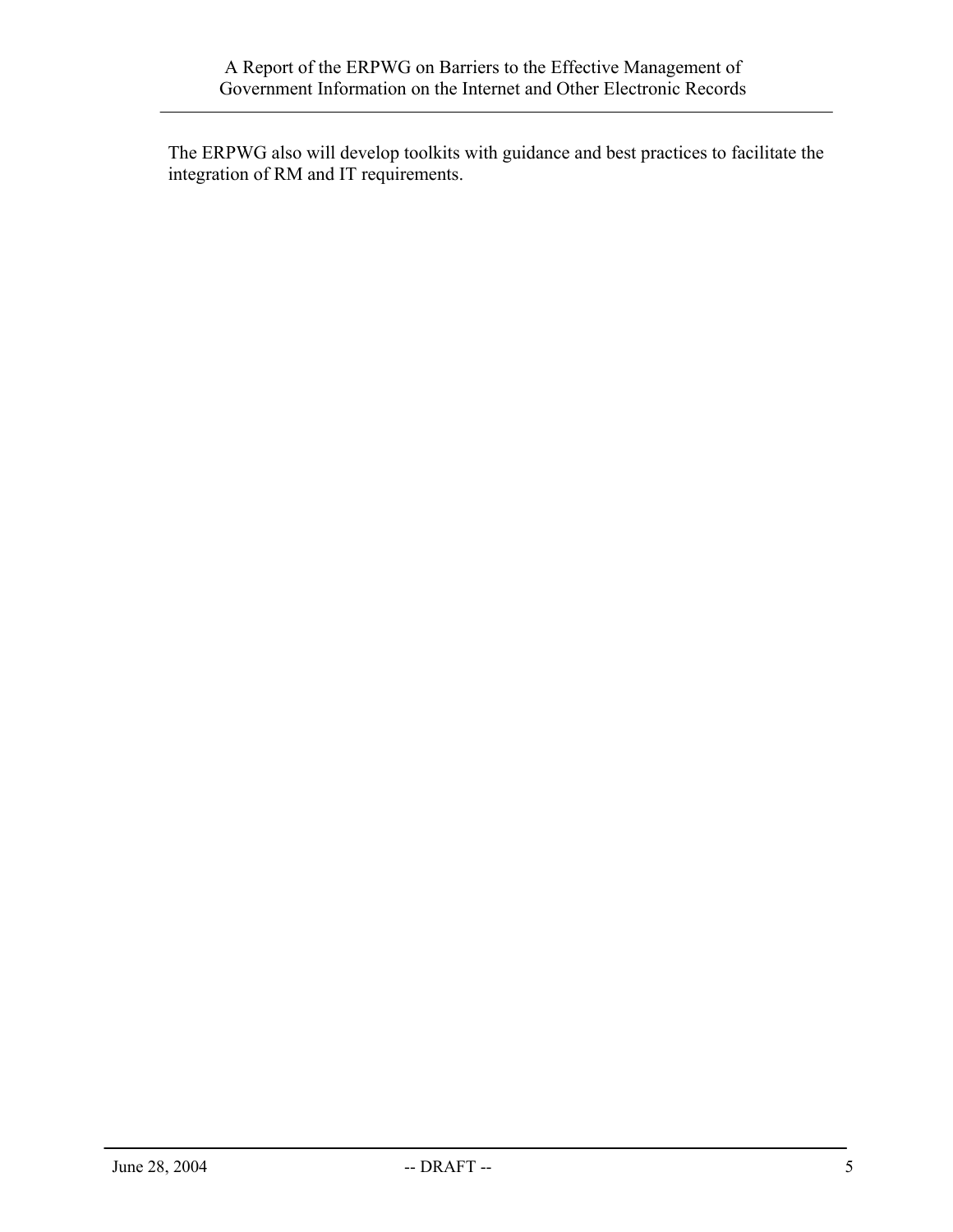#### **INTRODUCTION**

#### *The Current Environment*

The Federal Government faces ever increasing barriers to the effective management of Government information on the Internet and other electronic records.<sup>1</sup> Changes in the complexity of how the Government works and interacts with its citizens and stakeholders, coupled with increases in the volume and formats of records and information being created, have led to barriers that undermine the Government's ability to manage records and information as important business assets. In the best of cases, agencies are treading water, struggling to manage a tremendous amount of information with limited resources. In the worst of cases, agencies read about their information management practices in the headlines:

- In March 2002, the FBI's handling of the investigative records of the Timothy McVeigh case was attributed to outmoded computer systems and systemic information management problems that created a last-minute delay in the execution of McVeigh. According to the report, thousands of pages of FBI investigation reports were not turned over to McVeigh's lawyers before the trial due in part to antiquated computer systems that could not locate and retrieve the needed information.
- On September 11, 2001, the tragic events at the World Trade Center and the Pentagon highlighted the importance of having continuity of operations plans in the event of a disaster. In both places, business operations were affected because critical information was destroyed. Without such plans, agency information assets and future business operations and services are at risk.
- Numerous allegations have been made concerning the Departments of Interior and Treasury destroying Indian trust account records related to a class action lawsuit filed against the Government.The plaintiffs allege that the Government has mismanaged and lost information on individual Indian trust accounts that will deprive the plaintiffs of billions of dollars in royalties.

To avoid similar situations, the Federal Government must address the issues involved in managing electronic records and information in agencies today. Issues relating to the volume, complexity, and diversity of formats of electronic records and information are daily challenges for agency staff working at the desktop, with the public and other stakeholders, or when involved in litigation. As illustrated in the examples, the realities of the current business environment support the need for a coordinated strategy, implemented Government-wide, that will promote the effective management of agency information

<span id="page-5-0"></span> $\frac{1}{1}$ <sup>1</sup> "Government information on the Internet" and "other electronic records," as defined in Section 2, comprise an agency's information assets.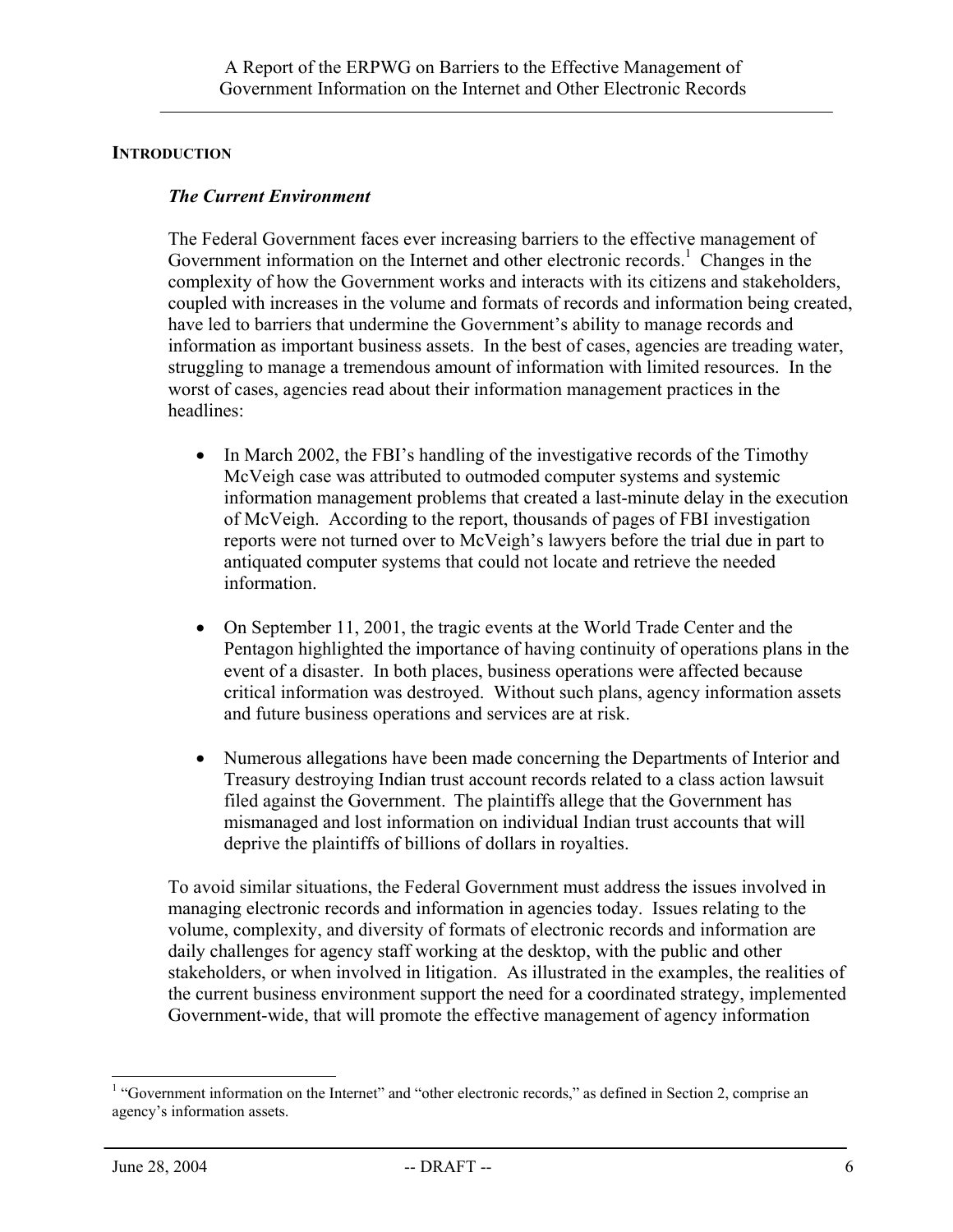assets, particularly those in electronic form, to ensure that they can be located and are available for as long as needed.

Before the Government can develop such a strategy, agencies need a better understanding of the current business environment and the barriers that affect the effective management of agency information assets. In doing so, agencies will take the necessary first step toward ensuring that they are creating and maintaining Government information on the Internet and other electronic records in accordance with the following goals:

- Federal agencies economically and effectively create and manage records necessary to meet business needs,
- Records are kept long enough to protect rights and assure accountability, and
- Records of archival value are preserved and made available for future generations.

#### *Information Management in the Current Business Environment*

To overcome the barriers to managing information assets, Federal agencies must address the realities of the current business environment. As described below, this environment is characterized by several overarching themes that are reflected in the barriers identified by the ERPWG in Section 3 of this report.

*Lack of agency processes supporting distributed records and information management.* The transition from centrally-managed records and information management to a decentralized environment where records and information management responsibility lies with the users at the desktop has created problems for the identification, management, and preservation of agencies' information assets. The traditional paradigm for managing paper records is not translating well to the current distributed environment. In the past, paper records were managed systematically by secretarial and other support staff who ensured that records could be found when needed. Records were stored in central file rooms and secretaries and file clerks controlled the receipt and dissemination of work products. Today, users are not applying the same controls and systematic procedures to the management of agency information assets. In short, while everyone is now a records manager, users do not understand the processes or have the tools to manage their records and information effectively. As a result, these assets are often difficult to locate, cannot easily be shared within and across agencies, and are at risk of being lost. This undermines the Government's knowledge base and thus, effective decision-making.

*Rapid technological obsolescence*. The rapid pace of technological evolution is an issue for electronic records and information that need to be available for long periods of time (e.g., more than 10 years). In many cases, agencies may need electronic records and information for 30 years or more to conduct ongoing business or to preserve rights, and in other cases, they may be needed indefinitely to document the national experience. For example, FAA needs access to aircraft safety records for as long as the aircraft is in use, FDA must retain reports of adverse drug reactions for as long as the drug is used, and DOE must keep long-term records of nuclear waste disposal. To guarantee that these records are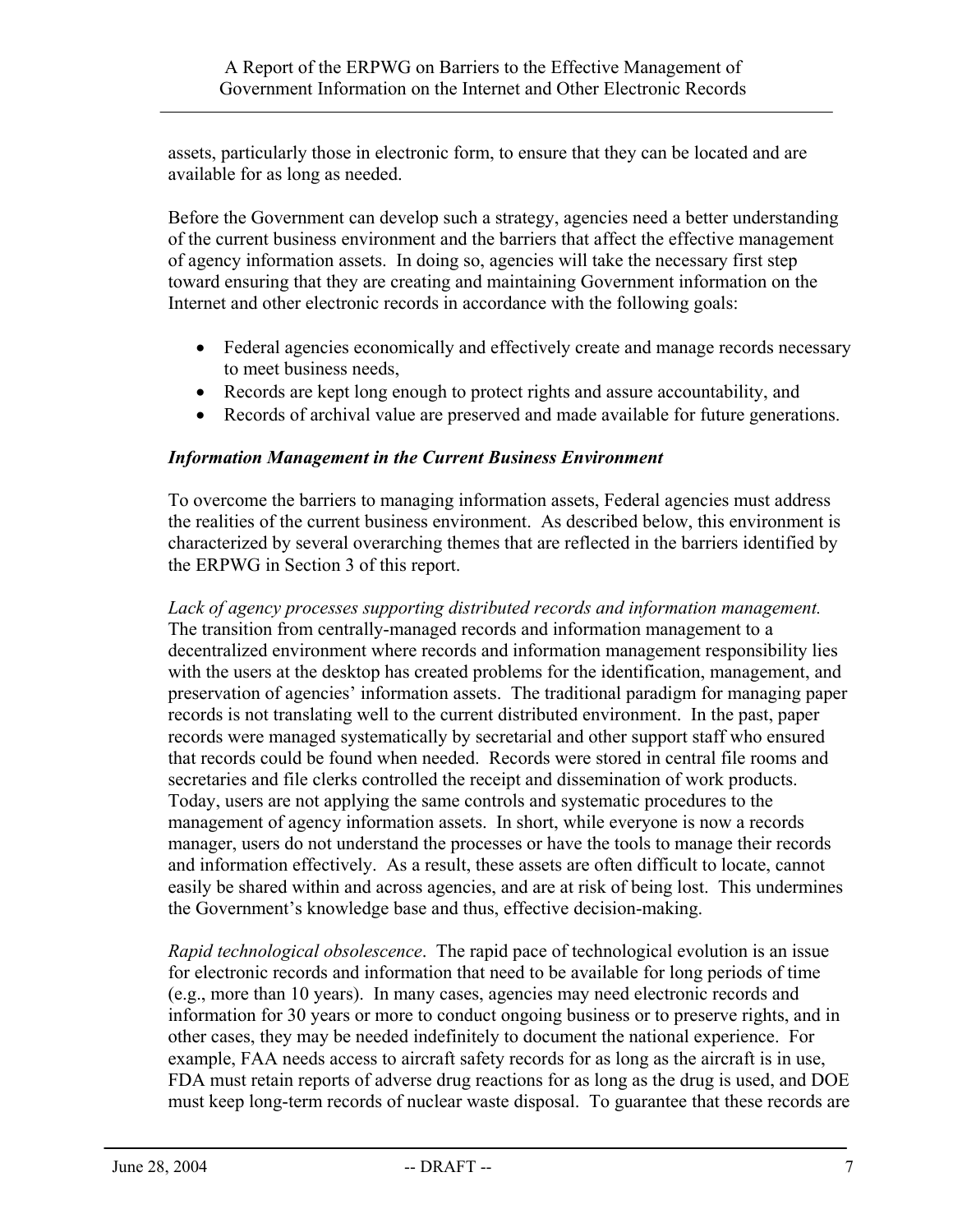available for as long as needed, agencies must implement special measures to ensure that changes in technology do not make these records obsolete. If the records exist in electronic form, several migrations of hardware and software may be required.

Yet, there is a lack of awareness of the unique characteristics of electronic records and information that affect their continued access, such as hardware and software dependency, indexing requirements for retrieval, migration of software formats, and requirements for refreshing storage media. Indeed, even if agencies are aware of these concerns, there are still real issues keeping electronic records and information in usable formats given the rapid evolution of technology.

Related to this challenge is the timely production of guidance for agencies and users on how to manage agency information assets created using new technologies. Because of the rapid pace of technological change, and the resulting myriad of electronic formats and technologies, it has become nearly impossible to keep policies and procedures current. For example, agencies are still struggling to manage electronic mail, only to see the emergence of new instant messaging formats. Other technologies, such as PDAs (Personal Digital Assistants), perform similar functions and present different challenges.

*Overwhelming volume.* The volume of records and information that agencies need to manage is overwhelming users who are now responsible for creating, maintaining, and sharing records and information across the enterprise. The efficiency of electronic tools and software, when compared to the typewriter and the U.S. mail, has made it much easier for users to create and broadly disseminate information. In addition, advances in technology have produced many more formats in which users can create information. However, these advances have also brought new problems in controlling record identification, versioning, and preservation. The amount of information and variety of formats is growing exponentially while efforts to control and manage them are failing to keep pace.

*Difficulty assuring the authenticity, reliability and integrity of electronic records.* Because records must also serve as evidence, these characteristics relate more to "records" than "information." The unique features of electronic records complicate agency efforts to create and maintain authentic and reliable records that support agency business processes. Because it is easier to duplicate and disseminate electronic information, agencies typically create more of it, in multiple copies, and sent to multiple users who maintain it in various locations, making it difficult to identify the essential records, or versions of those records, that document the activities of the Government.

The critical problem is that agencies are not managing their records from the moment of creation in accordance with appropriate policies and procedures. As a result, the authenticity, reliability, and integrity of agency records cannot be guaranteed unless provisions controlling their creation and use are made to guard against tampering, and to ensure a full and accurate representation of the transactions, activities, and facts to which the records attest.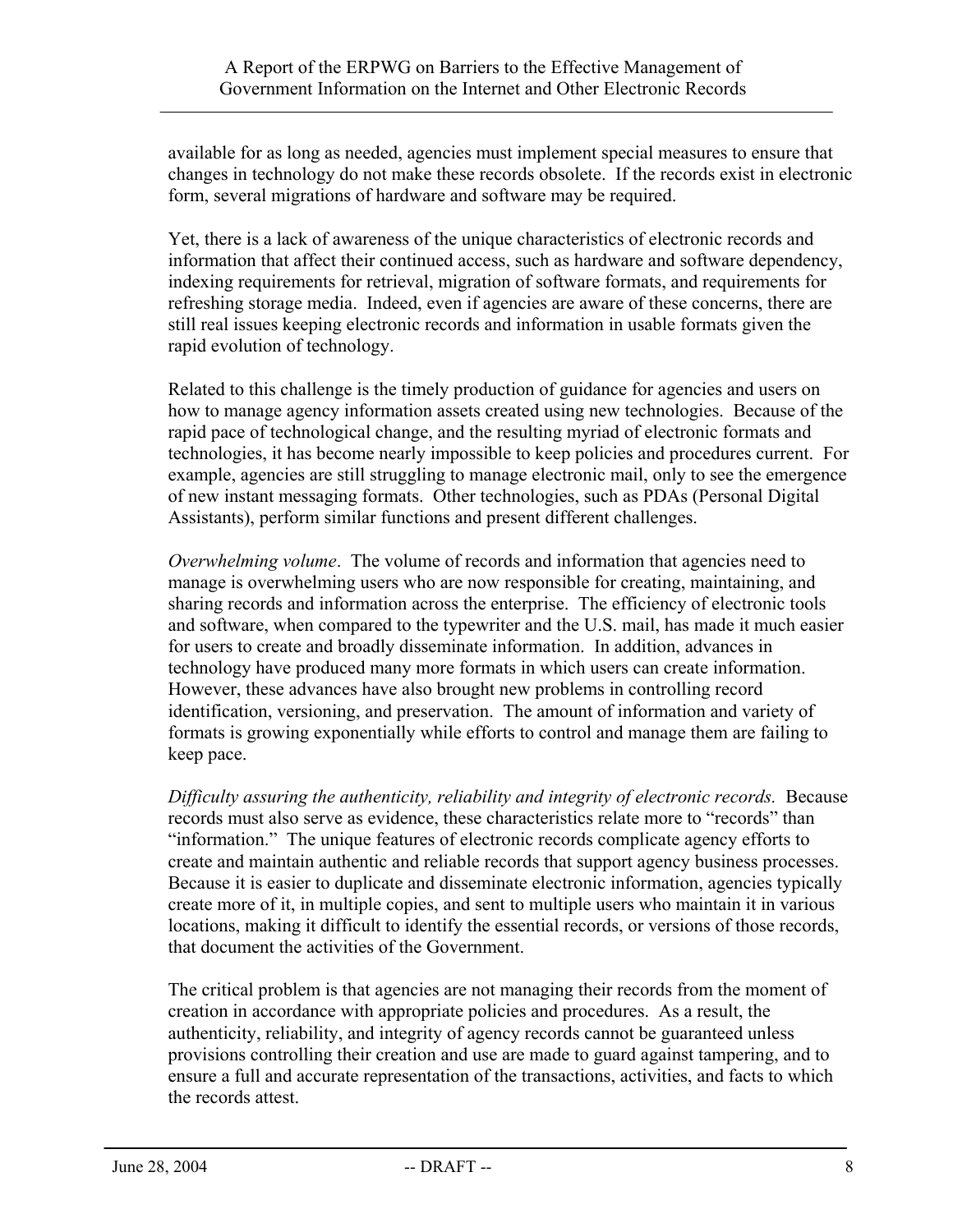*Ineffective implementation.* Records and information management processes and procedures are not integrated into agency business processes and, as a result, their implementation fails. In some cases, agencies are not defining records and information management responsibilities for users, and in other cases, these responsibilities may be defined, but users are simply unaware of them. Unlike current guidelines for information security that are implemented as standards across the Government, it is more difficult to produce uniform guidance on records and information management for agencies, where agencies have different missions, are at different levels of technological sophistication, or have different needs based on the size of the agency or the culture of the workforce. There simply is no single standard way to implement policies and procedures and no one-sizefits-all solution.

Additionally, because these differences in mission, technology, and culture also exist within agencies, it is difficult to implement an enterprise-wide approach to records and information management within an agency. For example, until recently, the evaluation of software needs was not consolidated at the agency level, creating a situation where agencies had redundant stovepipe systems that could not share data across the enterprise. At the desktop, users do not have a standard set of metadata or indexing scheme for managing electronic records and information at the point of creation. As a result, there is no agency-wide consistency in how records and information are identified and maintained, which leads to difficulties in sharing and retrieving this information, not only within the creating unit, but also across the enterprise. Therefore, it is important that agencies integrate records and information management responsibilities and standards into work processes in order to capitalize on the combined available knowledge of the enterprise.

# *The Value of Effective Information Management*

The rapid changes in the current business environment are making it more difficult for agencies to keep pace with their information management needs, especially regarding the effective management of electronic records and information. By concentrating on information management as part of coordinated records, information, and knowledge management strategies, agencies will be able to adapt to the demands of an evolving business environment and will realize the following benefits:

- Agency information assets can be found and are available for as long as needed, regardless of the format in which they were created.
- Agency information assets support policy formulation and managerial decision-making.
- Government business is conducted in an orderly and efficient manner. Implementation procedures are clear to users and consistent across the enterprise.
- Government is accountable to the public and other stakeholders, and public access to agency records and information is facilitated.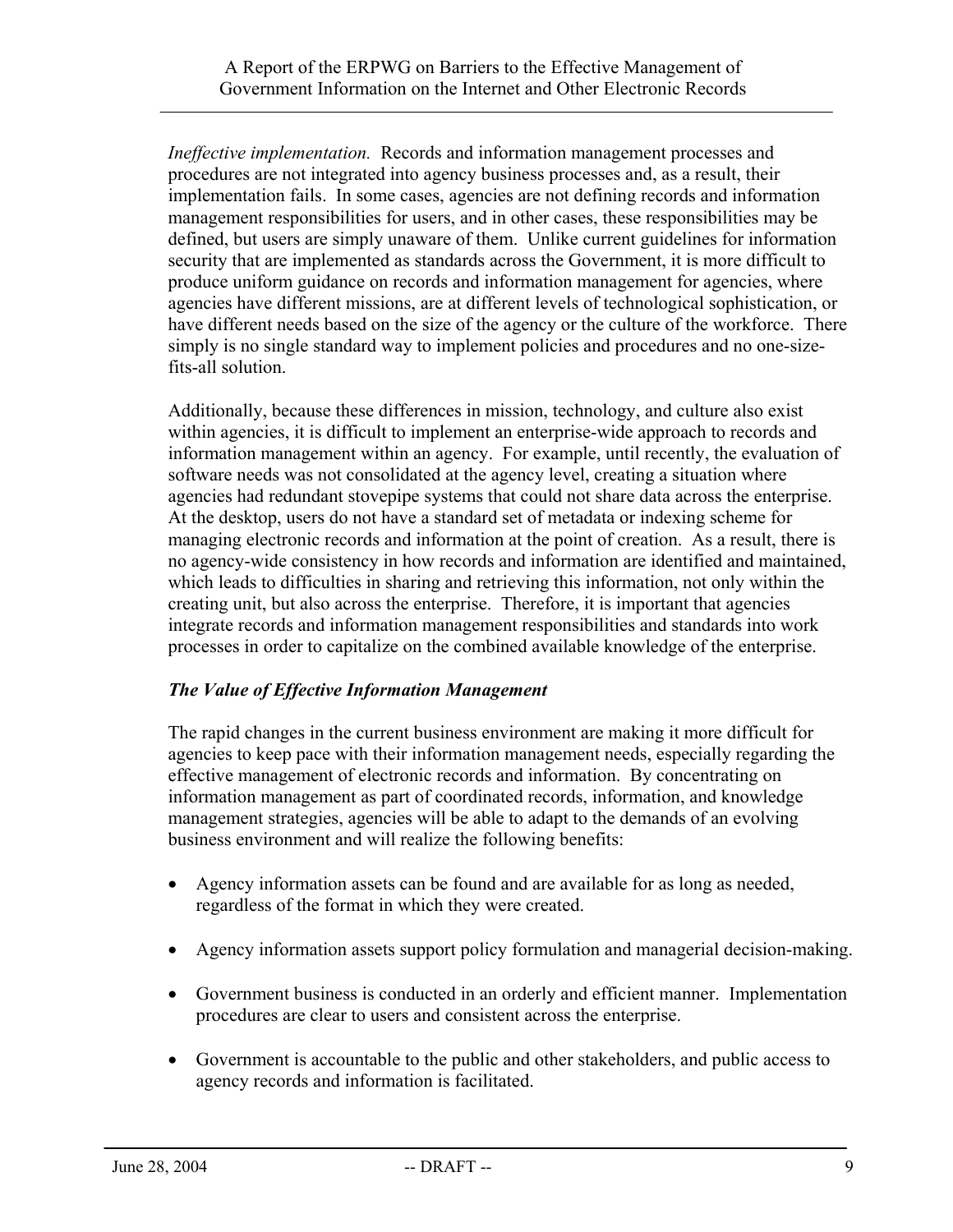- Authentic and reliable records and information are created supporting agency business processes.
- A framework is established supporting the growth of institutional knowledge and the preservation of institutional memory.

Other benefits include (1) minimizing legal risks related to the inaccessibility of information, (2) preserving vital records and continuity of operations in the event of a disaster, and (3) ensuring legal and timely disposition for information no longer needed by agencies.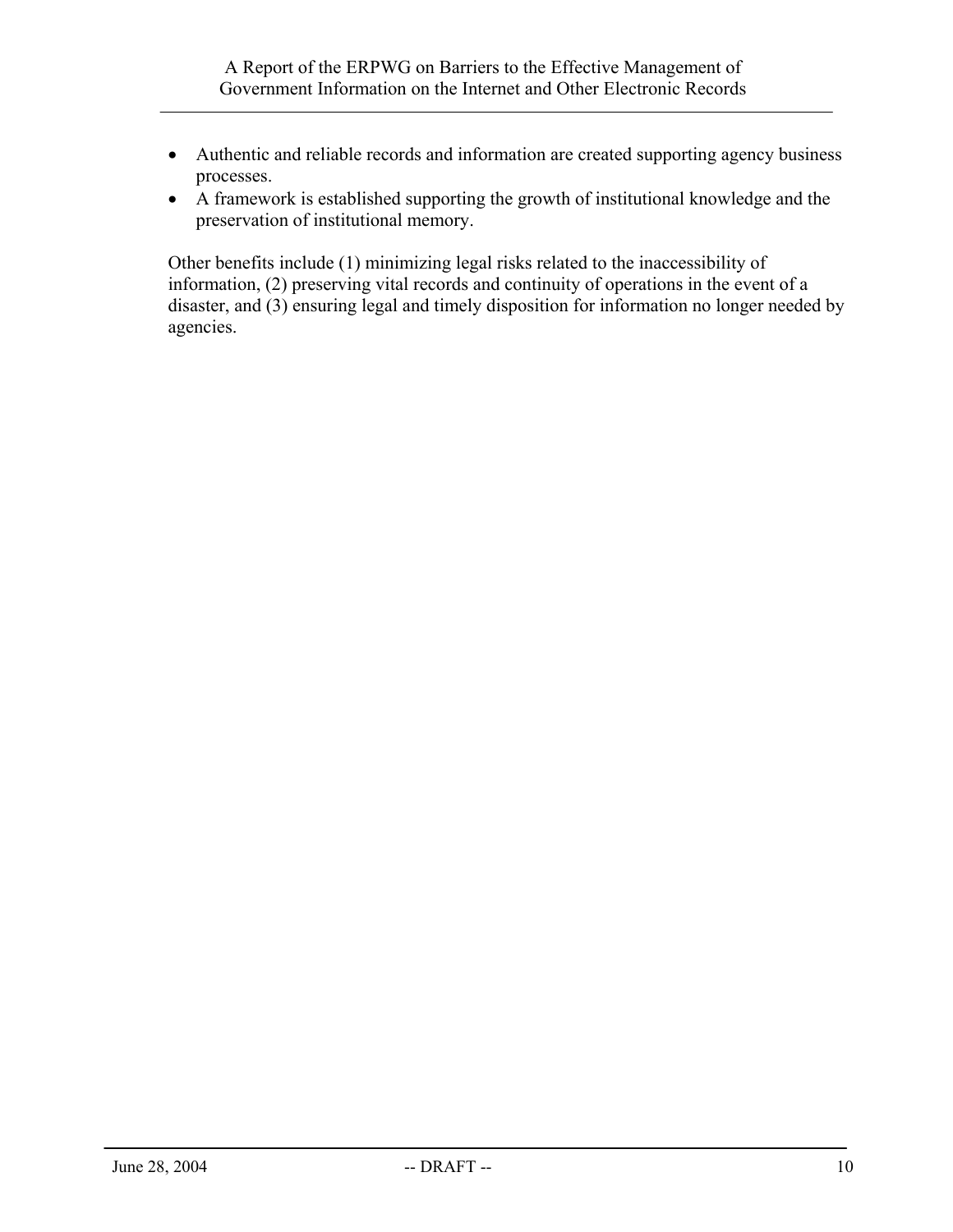#### **2 DEFINITIONS**

Although the E-Government Act defines certain terms, *Government information on the Internet* and *other electronic records* are not defined in the Act. Definitions of these terms are critical to ensuring that the ERPWG addresses all appropriate records and information in its recommendations to the ICGI. The ICGI will then present recommendations to the Director of OMB and the Archivist of the United States. Appendix A discusses the working definitions the ERPWG used for this effort. Based on the findings obtained during the targeted outreach sessions, the ERPWG has defined *Government information on the Internet* as:

Government information on the Internet includes, but is not limited to, information on Federal websites produced by Federal agencies (or by their contractors on behalf of the agency) that fulfills an agency business purpose; information exchanged via the Internet between a Federal agency and other Federal agencies or other branches of the Federal Government, the public (including businesses and private individuals), and other governmental entities (including state, local, tribal, and foreign); Government-enabled web services; and business transactions conducted over the Internet. For purposes of this definition, "Federal agency" has the meaning specified in 44 U.S.C. 2901 (14).

This definition of *Government information on the Internet* will be used by the ERPWG for subsequent proposed toolkit contents and its ultimate recommendations of policies to the ICGI.

44 U.S.C. 2901 defines a *Federal agency* as any executive agency or any establishment in the legislative or judicial branch of the Government (except the Supreme Court, the Senate, the House of Representatives, and the Architect of the Capitol and any activities under the direction of the Architect of the Capitol). This definition is not the same as the definition proposed by the Web Content Standards Working Group (44 U.S.C. 3502 as specified in Section 3601 by the E-Gov Act). Since any guidance issued by the Archivist of the United States as a result of ICGI recommendations is promulgated under the authority of 44 U.S.C. 2904, the ERPWG believes that the 44 U.S.C. 2901 definition of *Federal agency* applies.

The ERPWG also defined *other electronic records* according to the statutory definition of a Federal record per 44 U.S.C. 3301.

*Effective management* was defined as encompassing various management activities throughout the records and information life cycles, including providing for security and integrity of the information, and ensuring access to the information over time by addressing long-term custodianship, format compatibility, and migration issues.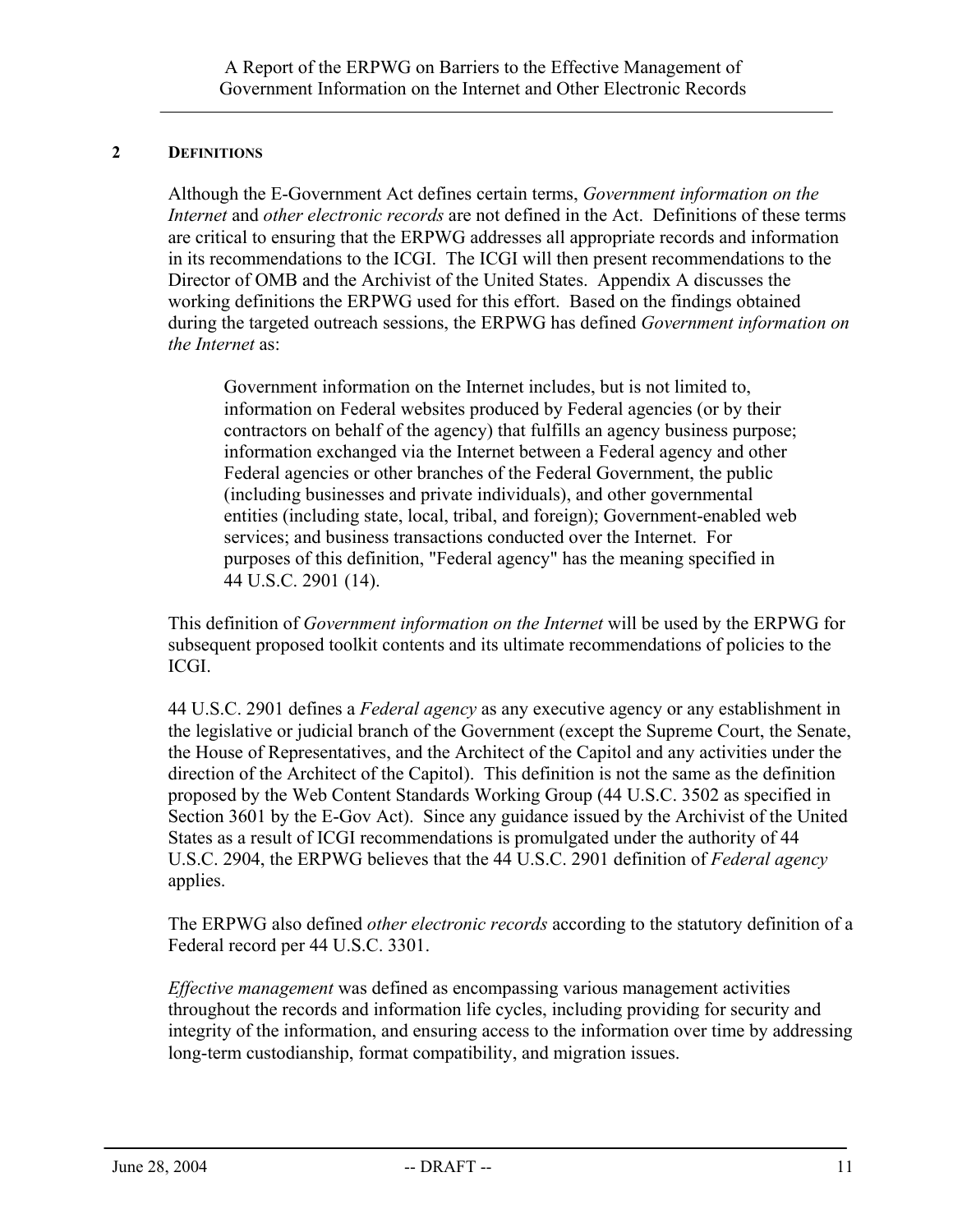#### **3 BARRIERS TO THE EFFECTIVE MANAGEMENT OF GOVERNMENT INFORMATION ON THE INTERNET AND OTHER ELECTRONIC RECORDS**

Changes in the current business environment, as described in the Introduction to this report, present a number of barriers that Federal agencies must address. The ERPWG identified the following four barriers after gathering information in the targeted outreach sessions and reviewing relevant Federal statutes, regulations, and guidance. The barriers are described below along with proposed directions or approaches for overcoming them. For a detailed description of the barrier identification process, please see Appendix A.

#### *Barrier 1: Records and information are not managed as agency business assets.*

Description: At the most fundamental level, agencies do not recognize that records and information are business assets that form the foundation supporting information management and knowledge management. Indeed, agencies fail to recognize that proper records management will facilitate the creation of accurate and relevant information and records and ensure that they are available when and where needed.

Another problem resulting from the movement of records and information management to the desktop is that agency information and records are not being managed as enterprisewide assets. They are managed at differing levels – by individual, by unit, by office – but rarely as institutional knowledge to be shared, used, and re-used, across the enterprise. Also, there is no understanding, particularly by agency staff at the desktop, of the concept of life cycle management that ensures that information and records will be managed effectively as business assets for as long as needed.

Proposed ERPWG Directions: The primary approach for addressing this barrier involves providing training that reinforces the benefits of records and information management when applied as part of an integrated strategy. The ERPWG is also considering recommendations in line with NARA's advocacy program to demonstrate to senior agency officials why it is critical that agencies manage these assets effectively. Additionally, ERPWG toolkits and NARA's Electronic Records Archives (ERA) program will offer tools that will facilitate the management of records and information as business assets and also allow agencies to handle the larger problems related to technology, the volume of information, and the need for authentic and reliable records.

#### *Barrier 2: Records management is not viewed as critical to agency mission. It is either not incorporated into business processes or not incorporated early enough, particularly as these processes are automated.*

Description: A consistent theme identified in the targeted outreach meetings is that records management is not perceived as supporting the agency mission. Instead, agencies view it as an afterthought – an administrative support function performed at the end of a particular process when the records are no longer needed for current business and are eligible for disposition.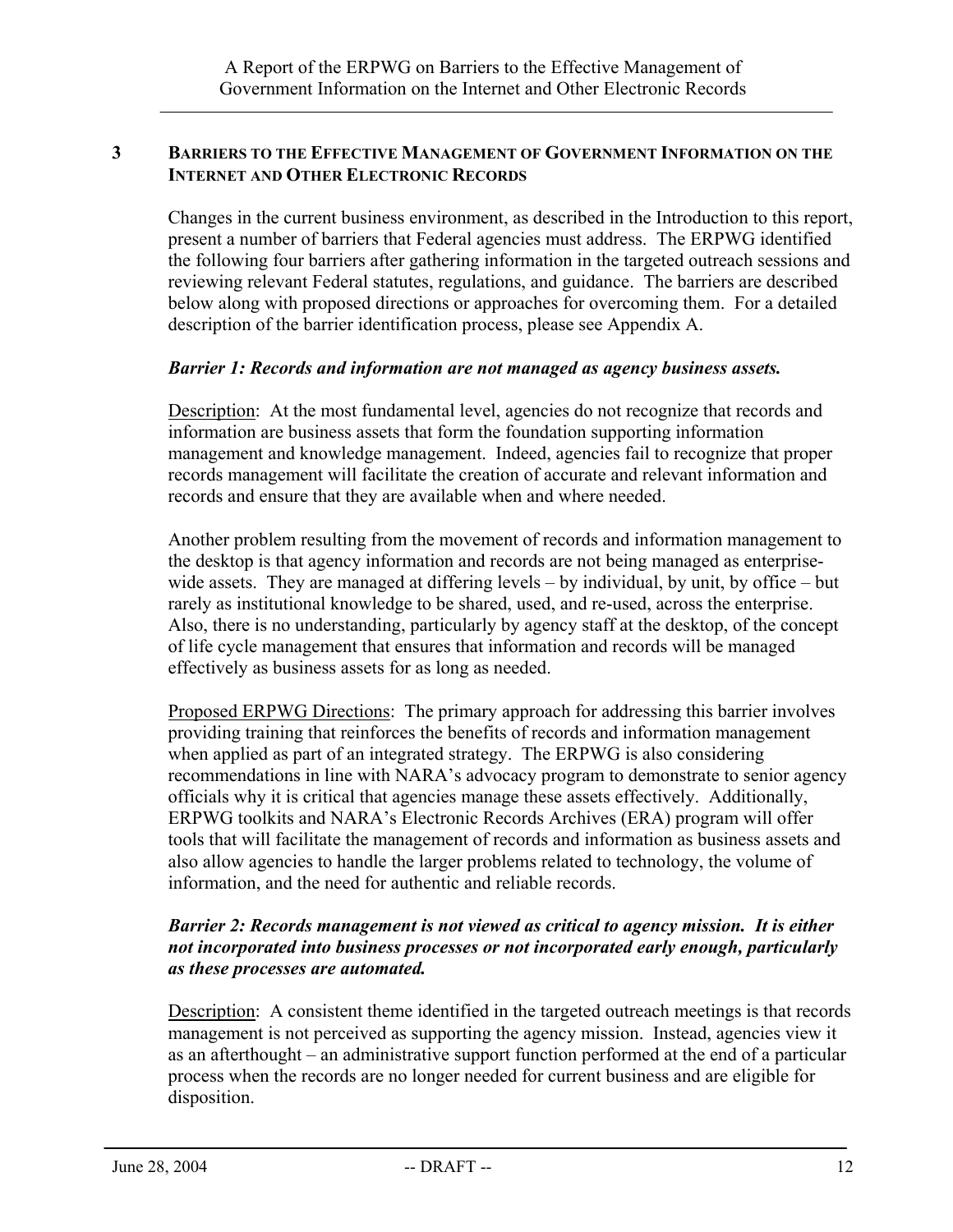Because records management is not considered a critical agency function, the necessary procedures supporting the effective management of electronic records and information are not incorporated into agency work processes. Implementing these procedures has become a difficult task for agencies given the growth in the formats, complexity, and volume of records and information created. Nevertheless, agencies must address this problem by refocusing on the processes by which records and information are managed, particularly at the point of creation (i.e., as early as possible in business processes). Yet, these processes are viewed as burdensome to users (i.e., too many steps) if they are not integrated transparently.

Perhaps the greater problem for records and information created at the desktop is that users are either unaware or unsure of how and when to apply records and information management procedures. Most likely this is because the relevant guidance and procedures are unclear and are not incorporated into work processes. For example, electronic mail has been a longstanding problem for users who cannot determine which copy of the e-mail to save, at what point it should be saved, and when these steps should be completed. Similarly, agencies are unsure of how to manage web site records. Web sites are dynamic, often changing multiple times in one day, which makes it difficult to identify the versions to save. Also, web sites contain multiple file formats and hyperlinks that further complicate agency decisions on what to preserve and when.

For electronic information systems, records management requirements rarely are considered early enough in the design (e.g., requirements specification) or capital planning stages of development, but more often during implementation and deployment, when it is frequently too late to incorporate these requirements effectively. These records management considerations must be built into agency capital planning processes for new or enhanced electronic information systems. In all these cases, the effective management of records and information requires integrating records and information management into agency business processes as a critical function supporting agency mission.

Proposed EPRWG Directions: The ERPWG is considering multiple approaches for ensuring that agencies properly integrate electronic records and information into agency work processes. One approach is to incorporate records management as an underlying, cross-cutting layer in the Federal Enterprise Architecture Framework (FEAF). Currently, records management is represented as two individual sub-functions to lines of business in the Support Delivery of Services layer of the Business Reference Model (BRM v.2) of the FEAF. In order to promote both standardization in enterprise architectures across the Government and the realization that every line of business in the BRM requires integration of electronic records management requirements and functionalities, the ERPWG will explore, with the FEAF Program Management Office, a recommendation for incorporating records management as a cross-cutting layer of the BRM underlying all lines of business, much as NARA has proposed in its target enterprise architecture.

Building on the work of the Web Content Standards Working Group, another direction under consideration involves the "common characteristics of records" product that will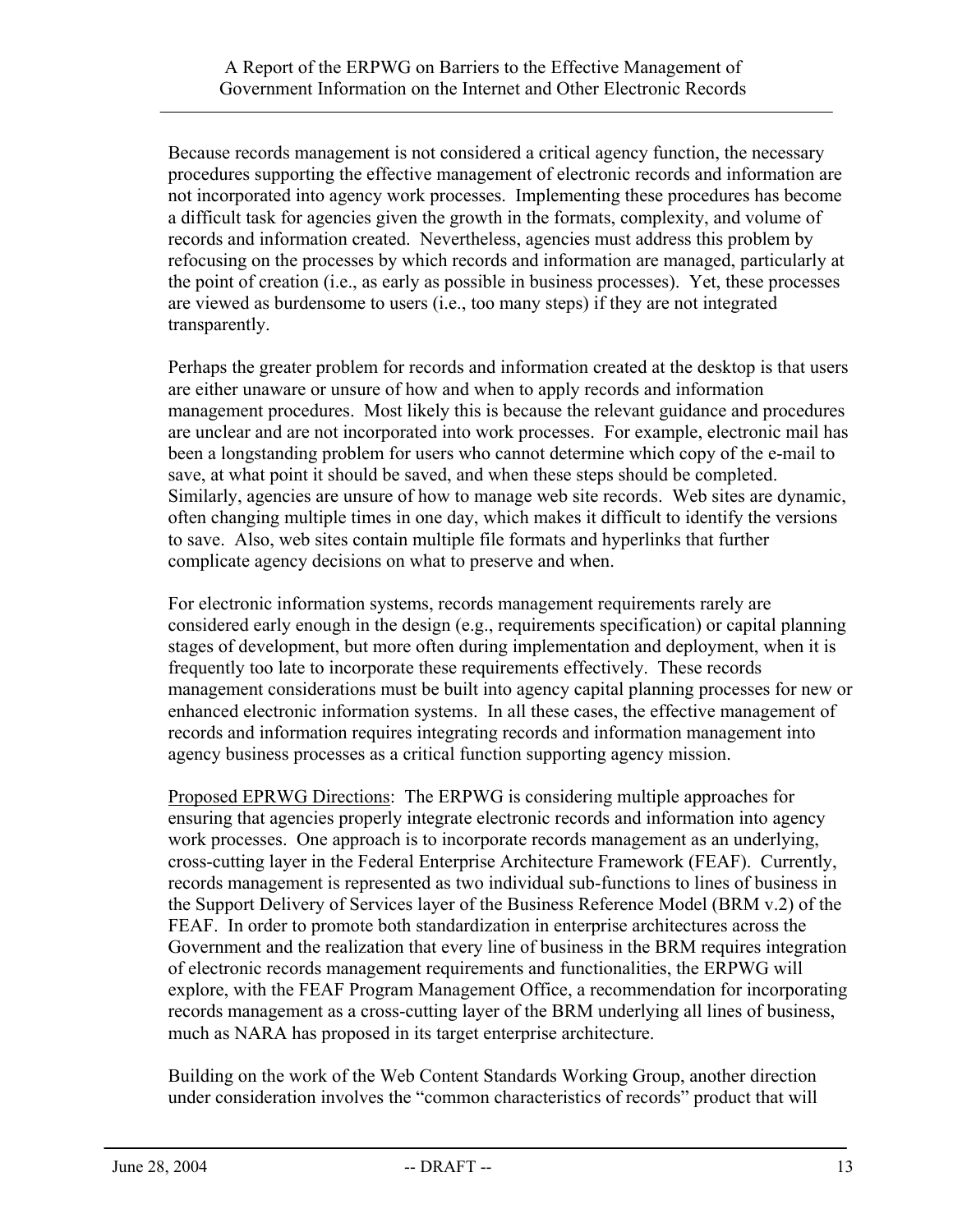recommend a standardized set of item-level record metadata to be associated with records produced by lines of business in the FEAF Business Reference Model. Establishing a uniform metadata baseline would be a welcome start. Templates compatible with NARA's Electronic Records Archives also could be developed from the "common characteristics" document once that proposed recommendation has been vetted publicly by the ERPWG.

Also, the proposed ERPWG toolkits for legacy and new systems that produce Government information assets could address the (re)design of systems that would incorporate records management requirements as part of the systems development, particularly during agency capital planning processes. Another direction under consideration would be to re-engineer the agency planning and development process for new and legacy systems by incorporating records management requirements into the Federal Acquisition Regulations (FAR).

The ERPWG also recognizes that, as part of the Records Management Initiatives, NARA is developing training that will focus on the importance of integrating records management into agency processes. In addition, an advocacy program will be implemented to reinforce this goal with senior agency and program officials.

## *Barrier 3: Marginal support for records management has led to a lack of training, tools, and guidance in Federal agencies.*

Description: The perception that records management is not important to agency operations leads to poor implementation of records management requirements and ineffective management of agency information assets. In the view of the participants at the targeted meetings, records management receives a low priority because managers perceive it as not facilitating program management, or, worse, interfering with the business process. Many participants saw management as unconcerned about its statutory responsibilities for records management, as there is no oversight or accountability for failure to carry out these responsibilities. Where records management is supported, it often depends on low-level staff not empowered to make decisions.

Because the benefits of strong records and information management practices are not apparent to management, the records management function is one that has low clout and is not provided with the resources to achieve its goals. Frequently, an agency's culture reinforces the view that records management is the domain of the file clerk and is not a professional discipline that can add value to agency operations. The targeted meeting participants strongly agreed that without management support, especially at senior levels, the efforts of the ERPWG would not succeed.

Also, marginal support for records and information management can be linked to the lack of training and tools for managing agency information assets effectively, especially at the highest levels within agencies. Some of the problem areas identified in the barrier review involve insufficient awareness of (1) what rules, regulations, and guidance (including NARA's records management targeted assistance) exist and where they are available, (2)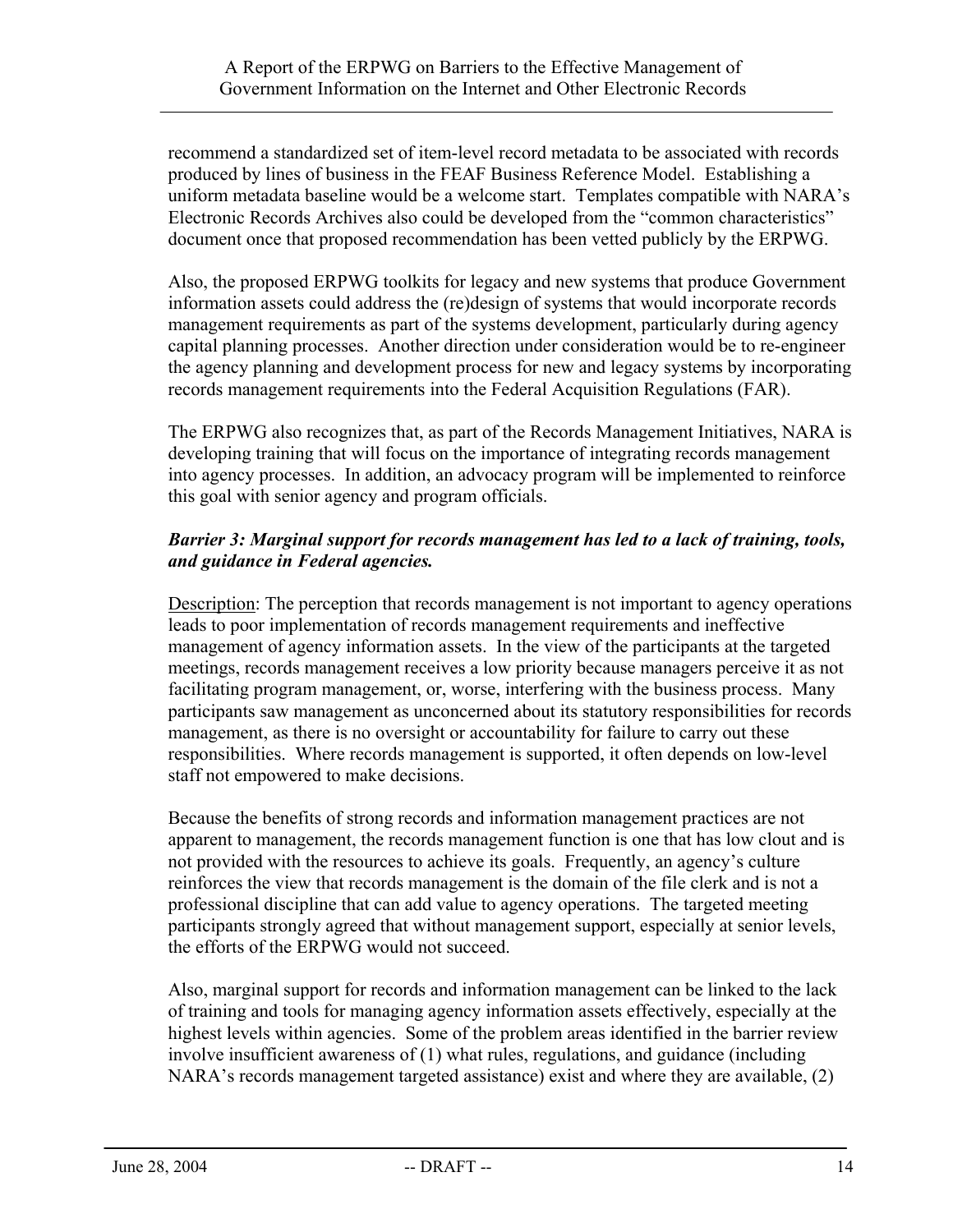who is responsible for overseeing what, and (3) in general, how records management activities are to be accomplished.

Proposed ERPWG Directions: This barrier presents problems that are difficult to solve, particularly regarding the issues related to agency culture. The directions proposed by the ERPWG and NARA will help, but in most cases, these efforts will take time to reach fruition. At this point, the ERPWG toolkits and NARA's training initiatives should enhance advocacy for records and information management activities within the agencies and begin the process of overcoming the effects of this barrier.

#### *Barrier 4: The records management and information technology disciplines are poorly integrated within Federal agencies.*

Description: Records management (RM) and information technology (IT) are not integrated in agencies as cornerstones of an integrated information management strategy. There is a lack of understanding of the importance of each discipline to the other's successful operations, particularly as agencies rely more on electronic records and the applications and systems that produce them to conduct agency business. As IT has moved beyond data management to document management (and in some cases, on to data warehousing), there is now a convergence of responsibilities between RM and IT that has not been recognized by senior agency managers. Agencies must realize that capturing the institutional knowledge of an agency demands a multi-disciplinary approach integrating RM, IT, and the users who create the records and information.

Aspects of this barrier that are problems for agency records managers generally involve moving from a "record-centric" to an "information-centric" approach. Records managers need to expand their understanding of the current business environment beyond their experiences with paper records (when RM and IT integration was not critical) and focus more on the best ways to manage content (e.g., using new technologies, processes, and procedures). Also, RM staff generally do not have the necessary technical training and experience to talk with IT staff about their operations, and as a result, are often unable to translate records and information requirements into specific system requirements that IT can implement.

On the other hand, IT often is focused on building and deploying systems, not on managing the information within those systems as business assets that need to be maintained for as long as needed. This creates problems when records management controls are not built into electronic systems, web sites, e-mail and office automation applications, and all other tools developed or maintained by IT programs that contain records and information that need to be managed as assets. In these cases, only the tools – not the content – are being managed.

Where there is a lack of integration of the two disciplines, the authenticity, reliability, and integrity of records and information may be undermined, leading to problems if agencies are involved in litigation or must produce records pursuant to FOIA requests.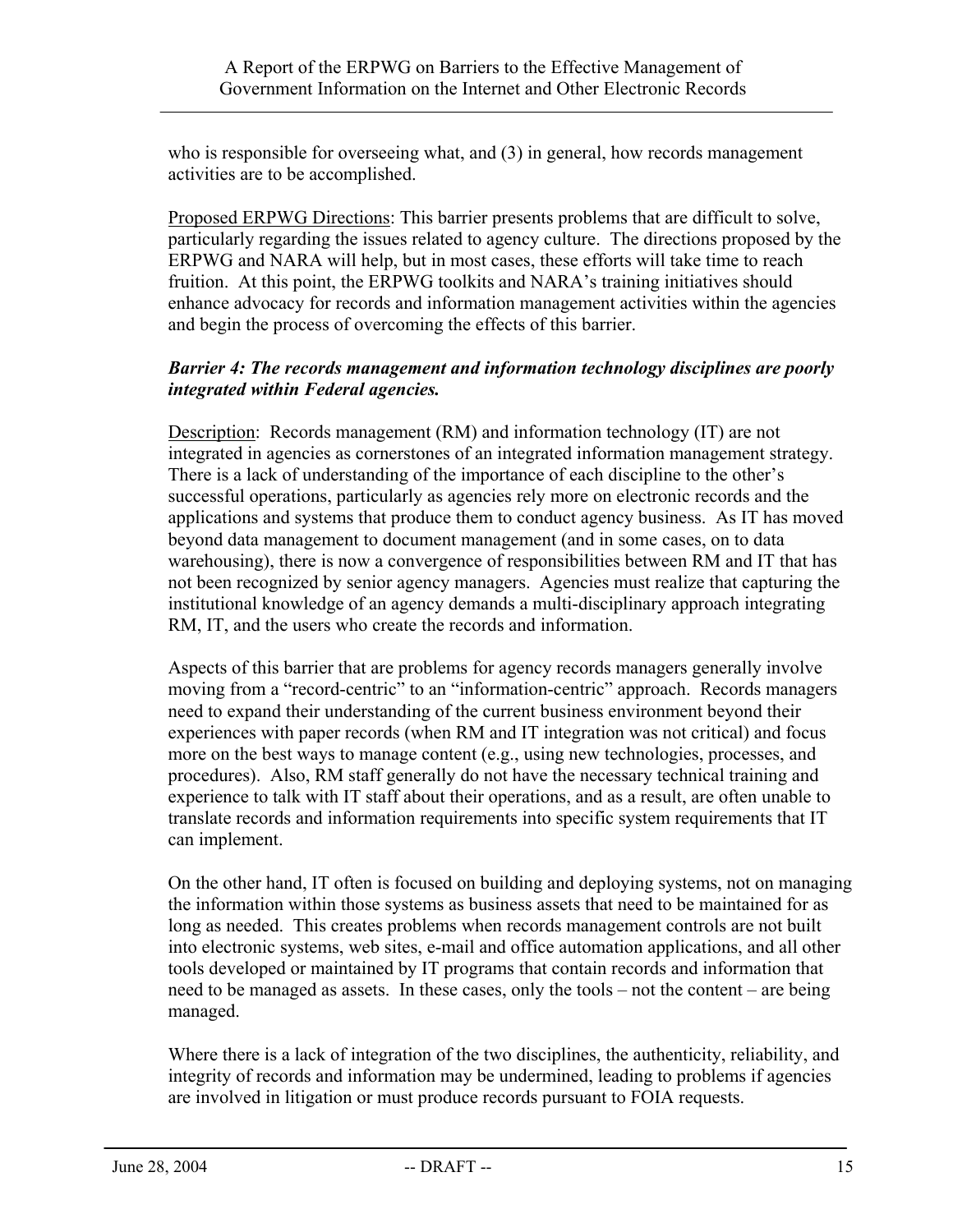Proposed ERPWG Directions: As a step toward building institutional knowledge, agencies need to integrate RM and IT to ensure that electronic records and information can be located, shared, and accessed agency-wide whenever needed. Agencies must recognize that the records and information, as well as the tools, must be managed with both RM and IT programs working together. As noted in the outreach sessions, there needs to be more collaboration between RM and IT since the responsibilities for managing agency information assets are now shared. Indeed, RM staff should be included during agency capital planning processes for new and enhanced electronic systems.

NARA's Records Management Initiatives should address some of the awareness problems presented in this barrier by developing specific training modules for IT staff on RM issues. Likewise, training will be encouraged for RM staff to promote a better understanding of IT terminology and technical concepts that are difficult for RM staff to grasp but necessary in order to understand IT operations.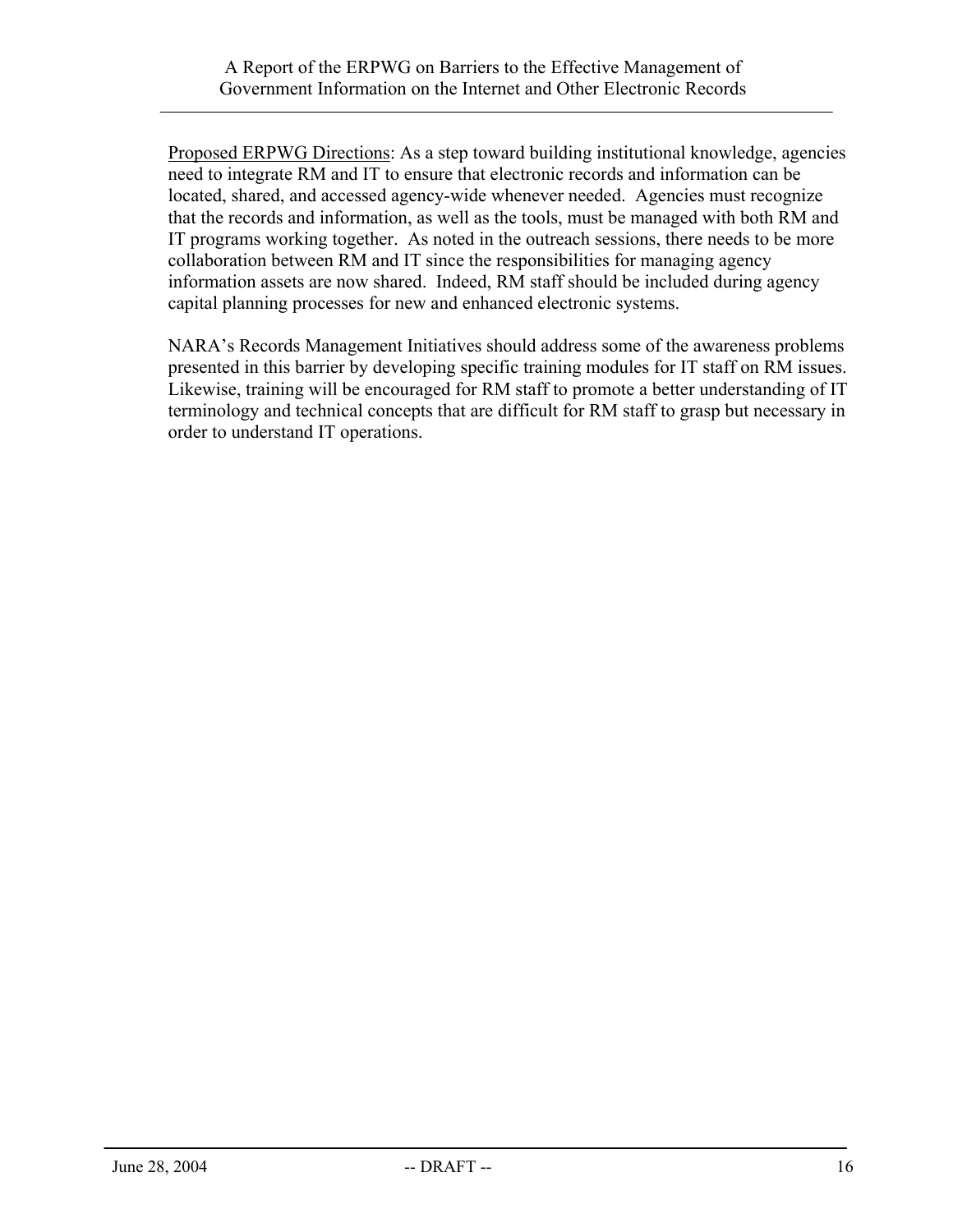# **APPENDIX A Barrier Identification Process**

#### **A-1 OVERVIEW**

Under the authority of the E-Government Act of 2002 (P.L. 107-347), the Director of the OMB established the Interagency Committee on Government Information (ICGI) (see www.cio.gov/documents/icgi.html). The ICGI then formed several work groups to develop deliverables and recommendations for review by OMB and the ICGI Executive Committee. The Electronic Records Policy Working Group (ERPWG), chaired by NARA, is one of these working groups.

The ERPWG began work in January 2004, charged with developing procedures and policies for ensuring the effective management of Government information on the Internet and other electronic records. By December 2004, the ERPWG must recommend to the Archivist of the United States and to the Director of OMB the adoption of these policies and procedures as well as timetables for implementing them.

To achieve these goals, the ERPWG involved stakeholders in defining pertinent elements of the E-Government Act of 2002 (see Section A-2 of this Appendix). The ERPWG then initiated a two-pronged approach to identify barriers. First, the ERPWG conducted six professionally facilitated targeted outreach sessions with more than 200 stakeholders, both internal and external to the Government, and one general public meeting (see Appendix B). The ERPWG also requested written comments through a Federal Register notice and via postings to several germane listservs (see Appendix C). Second, ERPWG members and other NARA staff reviewed over 1,200 pages of relevant statutes, regulations, policy and guidance (hereafter "authorities") that may be barriers.

#### **A-2 WORKING DEFINITIONS**

The terms below were proposed by the ERPWG and discussed with its stakeholders through targeted outreach. The working definitions used to identify the barriers to the "effective management of Government information on the Internet and other electronic records" are as follows:

*Barriers* are defined as agency challenges identified in the targeted outreach sessions and any language in the reviewed laws, regulations, and guidance that adversely affect the effective management of Government information on the Internet and other electronic records.

*Effective management* of Government information includes:

- managing information through the life cycle,
- addressing records management issues early in systems development plans,
- accessibility (i.e., access to records over time) and retrieval,
- security,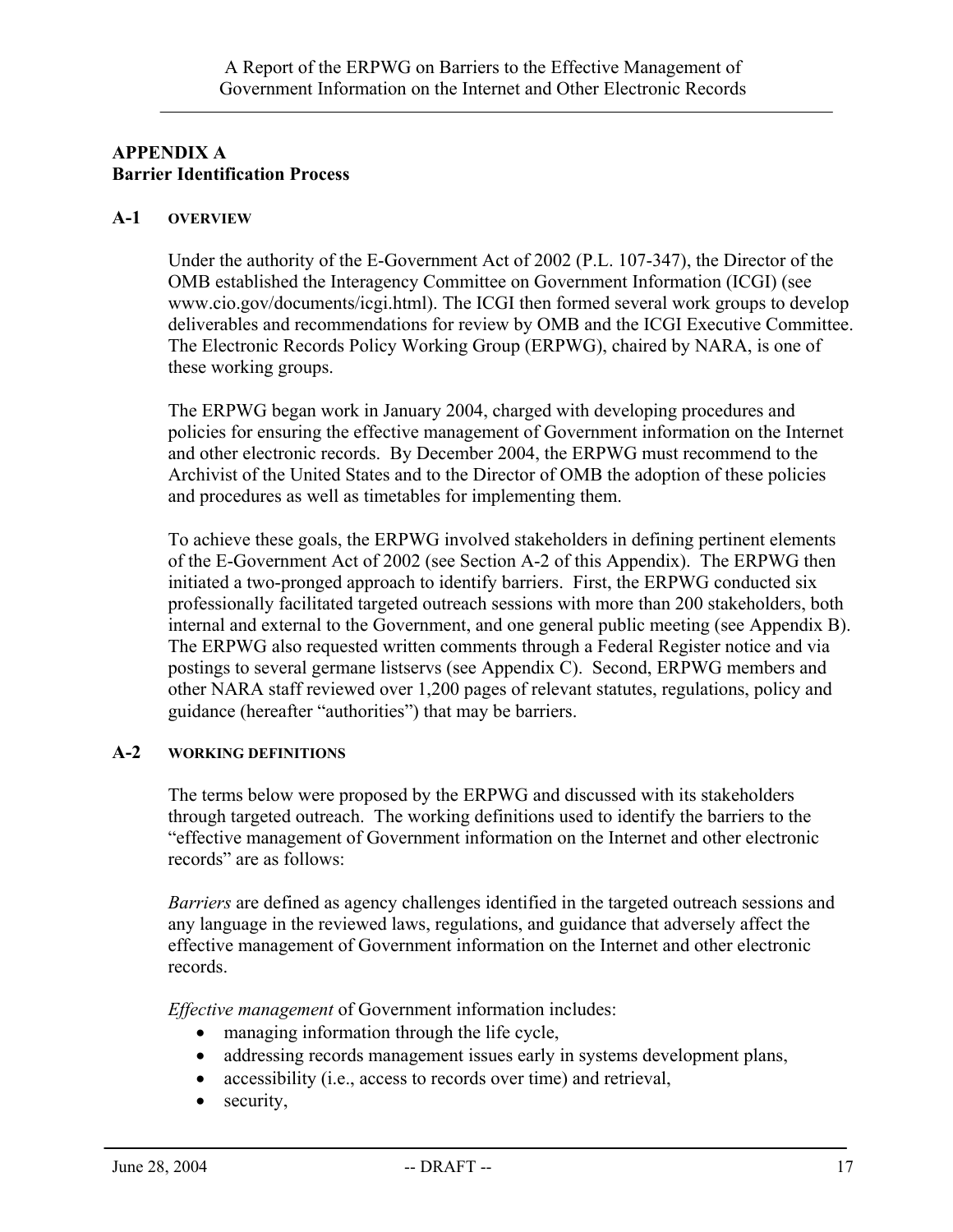- consistency (ability to reproduce record),
- integrity over time,
- no loss of records,
- employing cost-effective and efficient records management processes,
- compatibility with standard formats,
- managing format changes (i.e., migration) and record location over time,
- long-term records storage issues,
- effective and timely scheduling of records, and
- long-term custodianship.

#### *Government Information on the Internet*:

- Information posted on Government web sites,
- Information exchanged between Federal agencies,
- Information exchanged between Federal agencies and the public,
- Information exchanged between Federal agencies and other governments,
- Government-enabled web services,
- Standard Government forms,
- E-Government business transactions.

*Other electronic records* include electronic information meeting the definition of a Federal record per 44 U.S.C. 3301. *Records* include:

- all books, papers, maps, photographs, machine readable materials, or other documentary materials,
- regardless of physical form or characteristics,
- made or received by an agency of the United States Government
	- under Federal law or
	- in connection with the transaction of public business
	- and preserved or appropriate for preservation by that agency or its legitimate successor
		- as evidence of the organization, functions, policies, decisions, procedures, operations or other activities of the Government or
		- because of the informational value of the data in them (44 U.S.C. 3301).

#### *Comments on the Definitions by Internal Stakeholders*

Participants at the meetings felt that these definitions caused some confusion concerning what was or was not covered for both the "Government information" and "other electronic records" categories. The participants asked for clarification on whether the following items were covered by the definitions of *Government information on the Internet*:

- Raw data entered into web-enabled Government forms,
- Contractor-created, Government-funded information,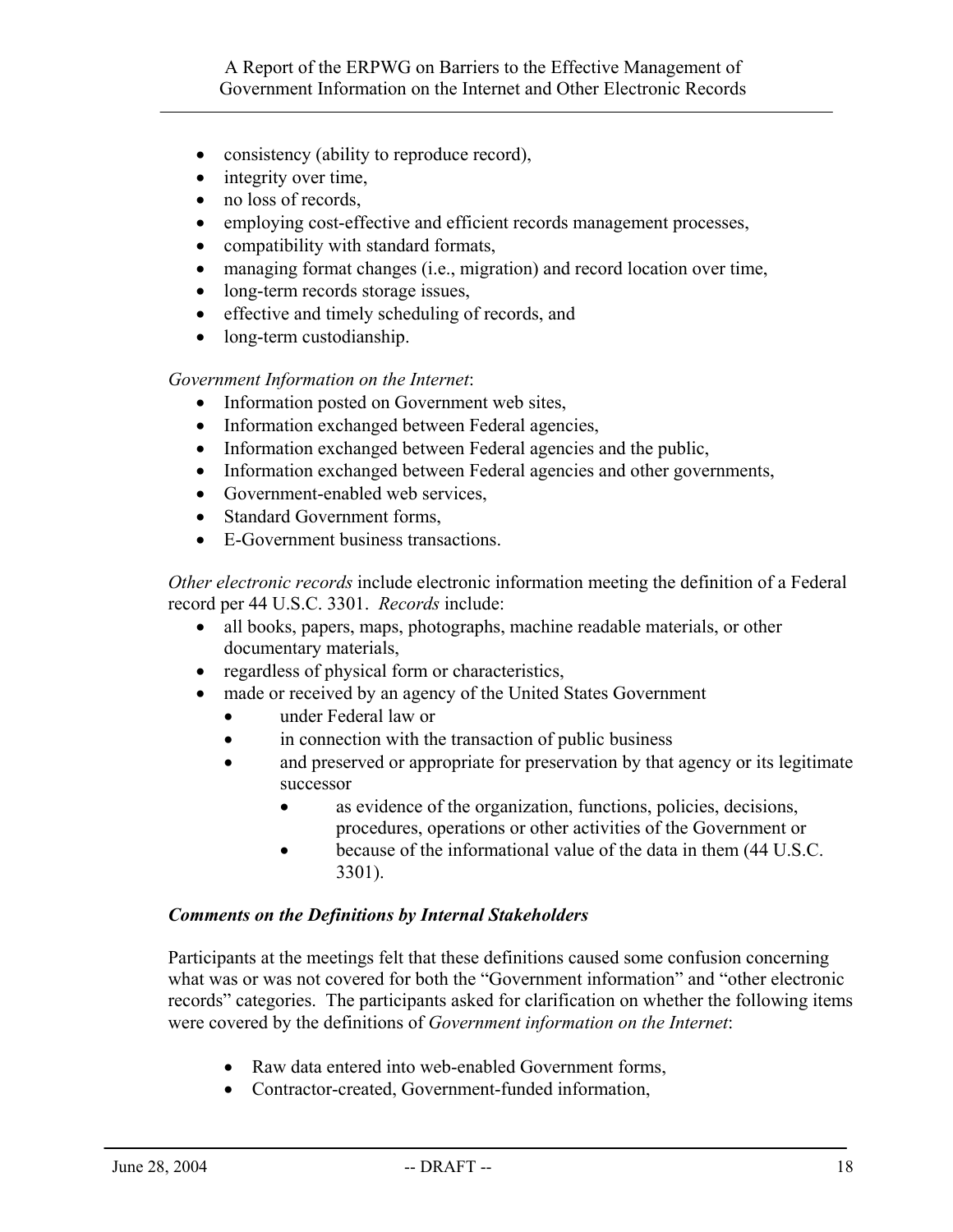- Government information on privately-owned but publicly-accessible web sites,
- Research results of Federally-funded Government grants posted to websites that are not necessarily in the **.gov** or **.mil** domain,
- Information posted to Federal agency intranets,
- Drafts and preliminary/superseded versions of content, since these are essential to understanding decisions at a later time.

They also additionally suggested:

- Explicitly stating whether letters and official correspondence are covered,
- Indicating that "Government-enabled web services" should be changed to "information exchanged through Government-enabled web services" or "transactions completed through Government-enabled web services."

Participants also identified other types of information-producing entities, about whose inclusion under the rubric *Government* (as in *Government information on the Internet)* they were unsure. These included:

- Quasi-governmental agencies such as the Pension Benefit Guaranty Corporation (PBGC)-type agencies,
- Corporations doing business with the Federal Government,
- International organizations,
- Non-governmental organizations (NGOs).

For "other electronic records," comments centered on the meaning of "a record," and whether the definition provided in the NARA authorities was too anachronistic. For example, the phrase "machine-readable" was taken to include not just electronic records, but also those on microfiche or microfilm. At the same time, participants cautioned that language that was too format specific could also lead to later difficulties of interpretation.

The participants sought clarity on the record status of the following electronic materials:

- Which is the record the email and/or the attachments?
- What constitutes a web record?
- Which is the record copy when documents that were originally created in paper are scanned into an electronic format?
- What drafts and preliminary/superseded versions of documents need to be kept (since these are essential to understanding decisions later)?

Despite the confusion about what was included, most of the participants seemed to think that a broad interpretation of the definition offered the most value.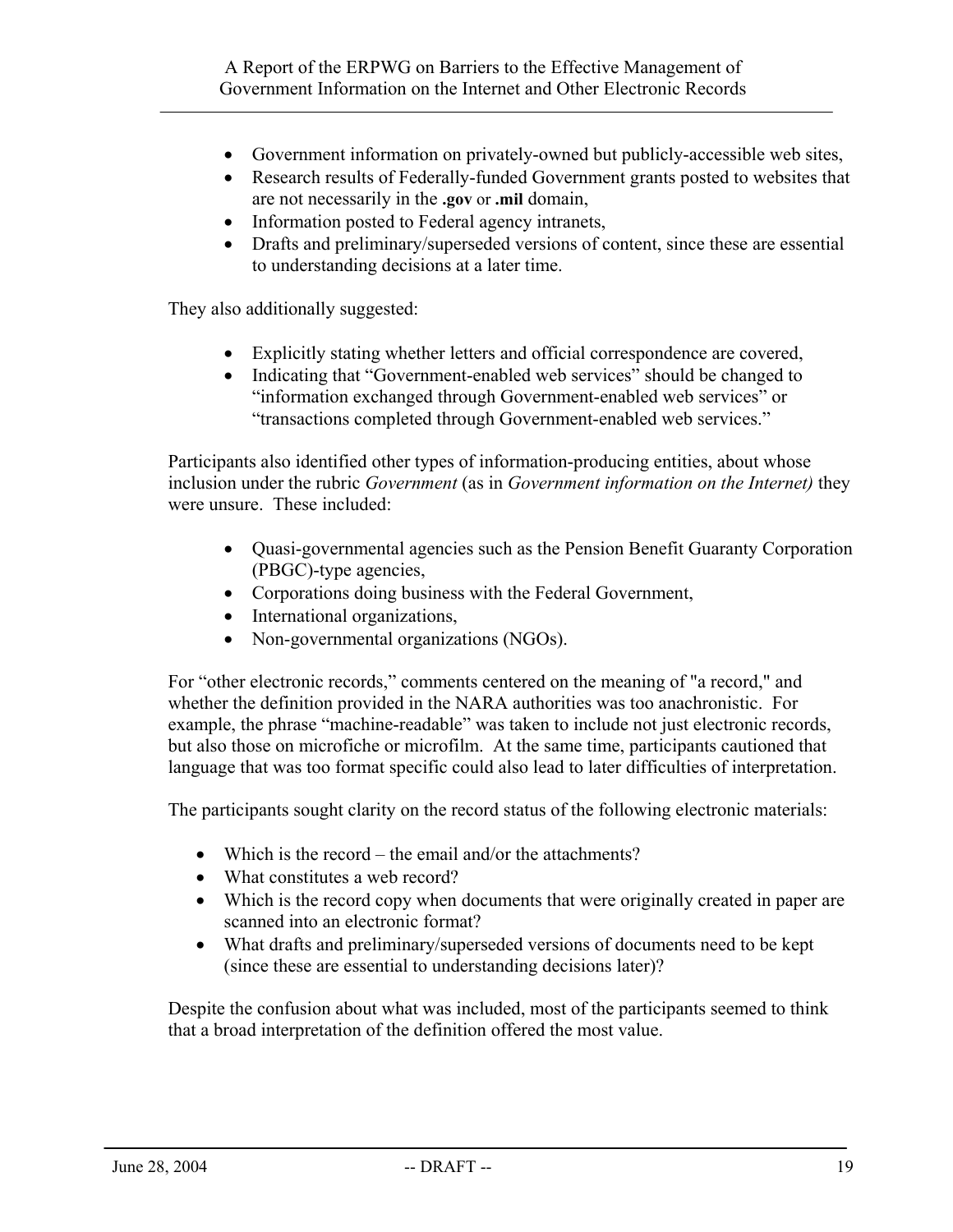#### *Comments on the Definitions by External Stakeholders*

Participants external to the Government were confused also about what was included in the working definitions. They too sought clarification about the inclusion of information/records generated by other Federal and corporate bodies, such as:

- the Executive Office of the President,
- Congress,
- Judiciary branch agencies,
- State or local Governments,
- International organizations/agencies, and
- Contractors.

Other suggested additions to the definition of *Government information on the Internet* included:

- Information that was once publicly available now being provided solely by commercial publishers,
- Government information available on Federal agency intranets,
- Publicly available information related to rulemakings,
- Information about grant awards and resulting products,
- Metadata required to be associated with Government information qualifying as record.

Language and the definition of electronic records was also a concern. Again, a broader definition, including references to electronic databases or email, one more inclusive of the design and architecture of electronic records, or more generally of what was included in electronic records, was thought to be desirable.

Changes to the operating definitions of the ERPWG, on the basis of this targeted outreach, are discussed in Section 2 of this report.

#### **A-3 PROCESS FOR IDENTIFYING BARRIERS IN THE LAWS, REGULATIONS, AND GUIDANCE**

The ERPWG reviewed the relevant portions of pertinent laws (i.e., statutes), regulations, and agency guidance to evaluate whether these authorities create any regulatory barriers to the effective management of Government information on the Internet and other electronic records.

#### *Objectives*

In reviewing the authorities listed below, the ERPWG used the principles set forth in the E-Government Act as a guide for evaluating whether the existing language in any of these authorities presents any barriers for either the public or the Government in terms of the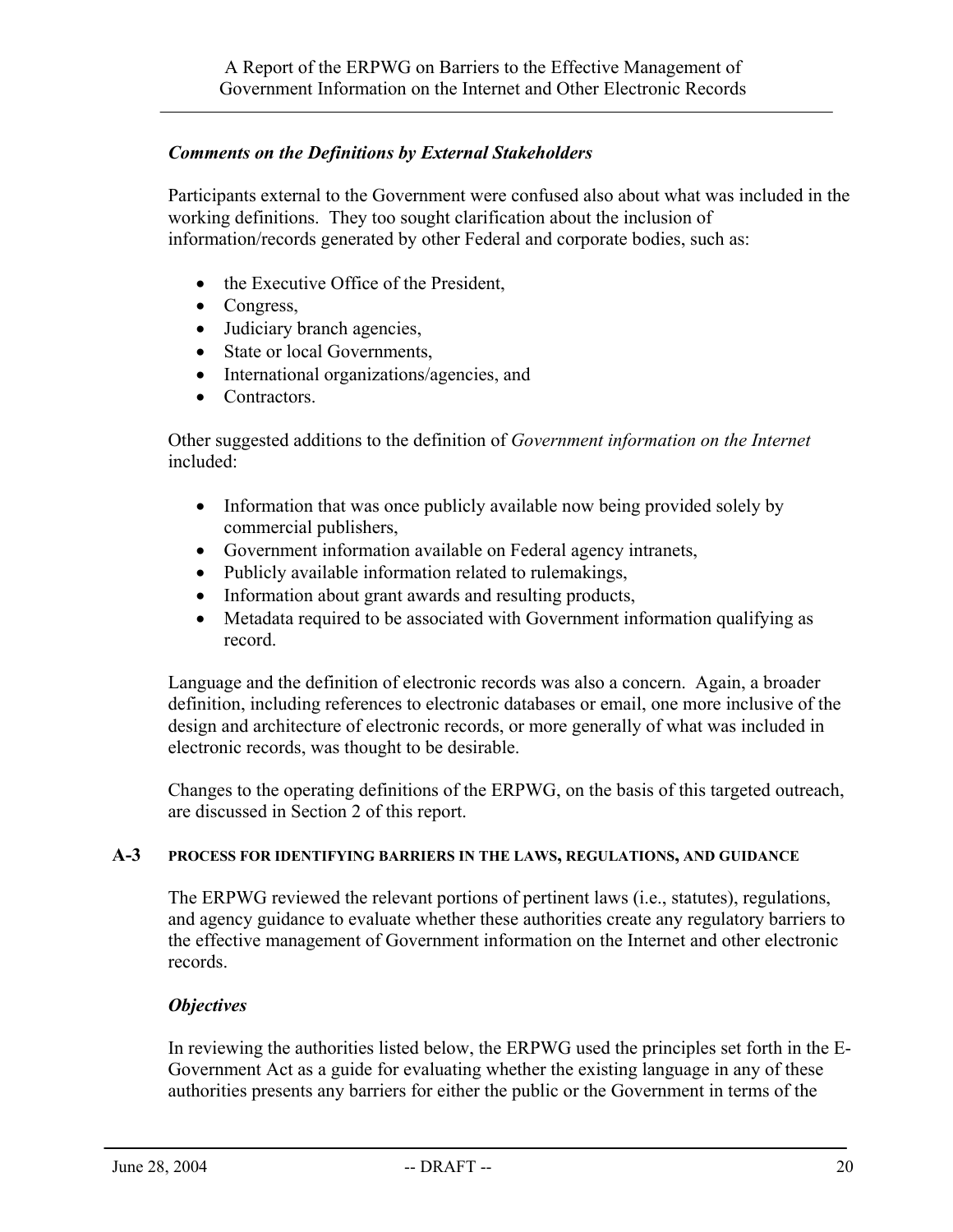creation, use, preservation, and access of Government records and information maintained and used in electronic form.

Specific questions used to guide this review include the following:

- Is existing language clear and specific enough?
- Are referenced policies, procedures, and terminology usable in the current business environment?
- Are there gaps where language is needed to ensure understanding and effective management of electronic records?
- Is records management referenced in the authorities as a critical tool for advancing the goals of the E-Government Act?
- Does existing language adversely affect the management, preservation, and accessibility of electronic information?
- Are all related information resources records management, information technology – adequately defined, harmonized, and placed in the appropriate context?

#### *Authorities Reviewed*

The following authorities consisting of over 1,200 pages of text were reviewed in detail. The ERPWG identified these authorities as particularly relevant to the management of electronic records and information. In addition to the NARA laws, the ERPWG also selected related statutes such as the Government Paperwork Elimination Act, the Federal Information Security Management Act, and the Paperwork Reduction Act. As for regulations and guidance, the ERPWG reviewed selected OMB guidance, NARA regulations and guidance, GSA records management regulations, and certain guidance products issued by the National Institute of Standards and Technology (NIST).

While the list does not include all of the authorities related to records and information management, the ERPWG determined that the list was sufficient to identify the critical regulatory barriers in the time frame available for the review. The ERPWG notes that the Privacy Act, the Freedom of Information Act, and other recent privacy related statutes (e.g., COPPA, HIPPAA) also relate to records and information management.

#### **LAWS**

#### *NARA Statutes*

- Title 44 U.S.C. Chapter 21, National Archives and Records Administration
- Title 44 U.S.C. Chapter 29, Records Management by the Archivist of the United States and by the Administrator of General Services
- Title 44 U.S.C. Chapter 31, Records Management by Federal Agencies
- Title 44 U.S.C. Chapter 33, Disposal of Records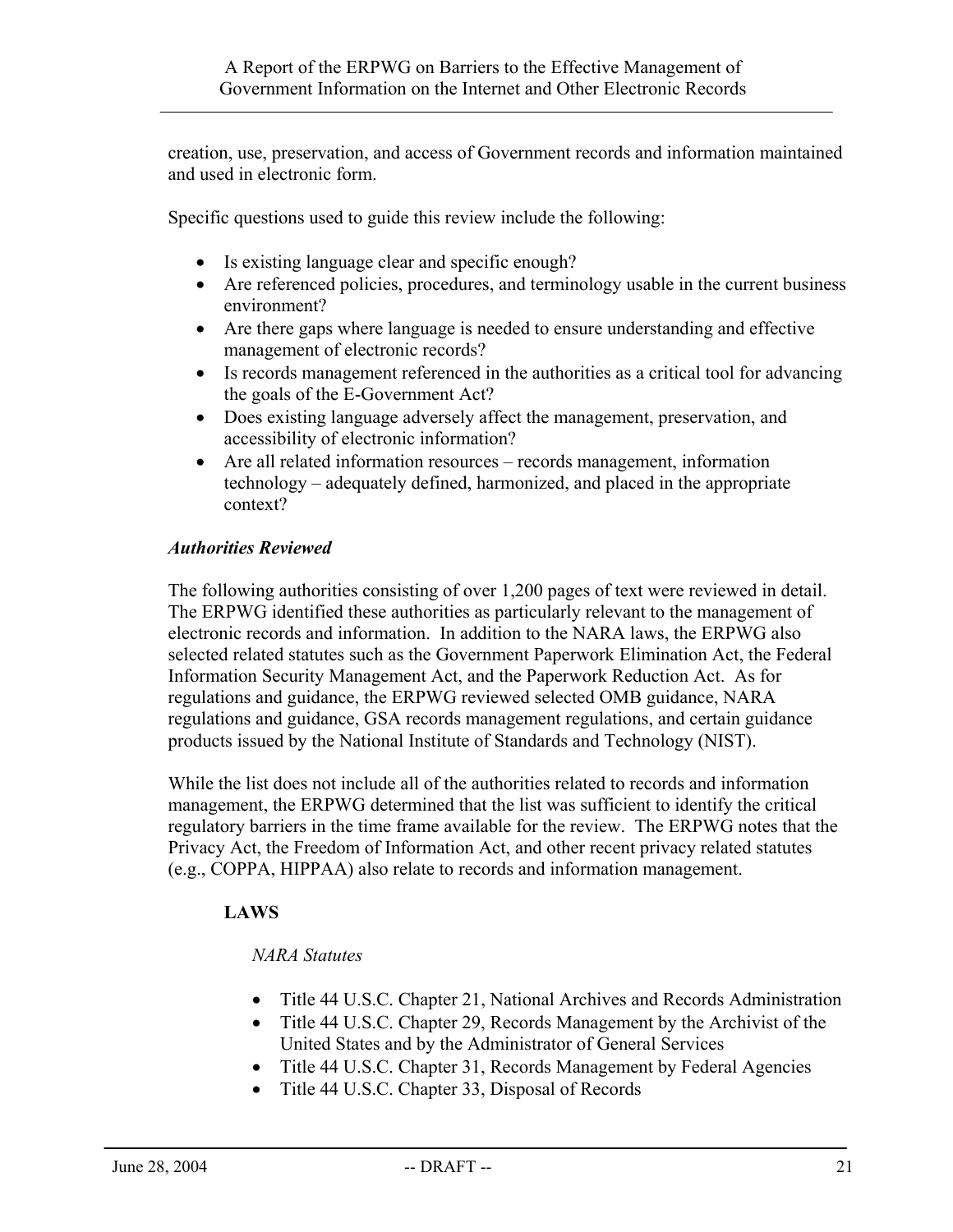## *Related Public Laws*

- Government Paperwork Elimination Act (GPEA)(codified at 44 U.S.C. 3504 note)
- Federal Information Security Management Act (FISMA) (codified at 44 U.S.C. 3541 et seq.)
- Paperwork Reduction Act (PRA) (codified at 44 U.S.C. 3501 et seq.)

# **REGULATIONS**

*NARA Records Management Regulations* 

• Title 36 CFR Parts 1220 – 1238, Records Management

## *GSA Regulations*

- Title 41 CFR Part 102-192, Federal Management Regulation; Mail Management
- Title 41 CFR Part 102-193, Federal Management Regulation; Creation, Maintenance, and Use of Records
- Title 41 CFR Part 102-194, Federal Management Regulation; Standard and Optional Forms Management Program
- Title 41 CFR Part 102-195, Federal Management Regulation; Interagency Reports Management

#### **GUIDANCE**

The following NARA, NIST, and OMB guidance products, which are currently on their respective public websites and relate to Government information on the Internet and other electronic records, were reviewed.

#### *NARA Records Management Guidance*

- Agency Recordkeeping Requirements: A Management Guide. 1995.
- Documenting Your Public Service. 2000 Web Edition.
- Frequently Asked Questions about Records Inventories. October 2000.
- Frequently Asked Questions about Records Management in General. February 2001.
- Frequently Asked Questions about Records Scheduling and Disposition. February 2001.
- Guidance for Coordinating the Evaluation of Capital Planning and Investment Control (CPIC) Proposals for ERM Applications. 2003.
- Records Management Guidance for Agencies Implementing Electronic Signature Technologies (GPEA). October 2000.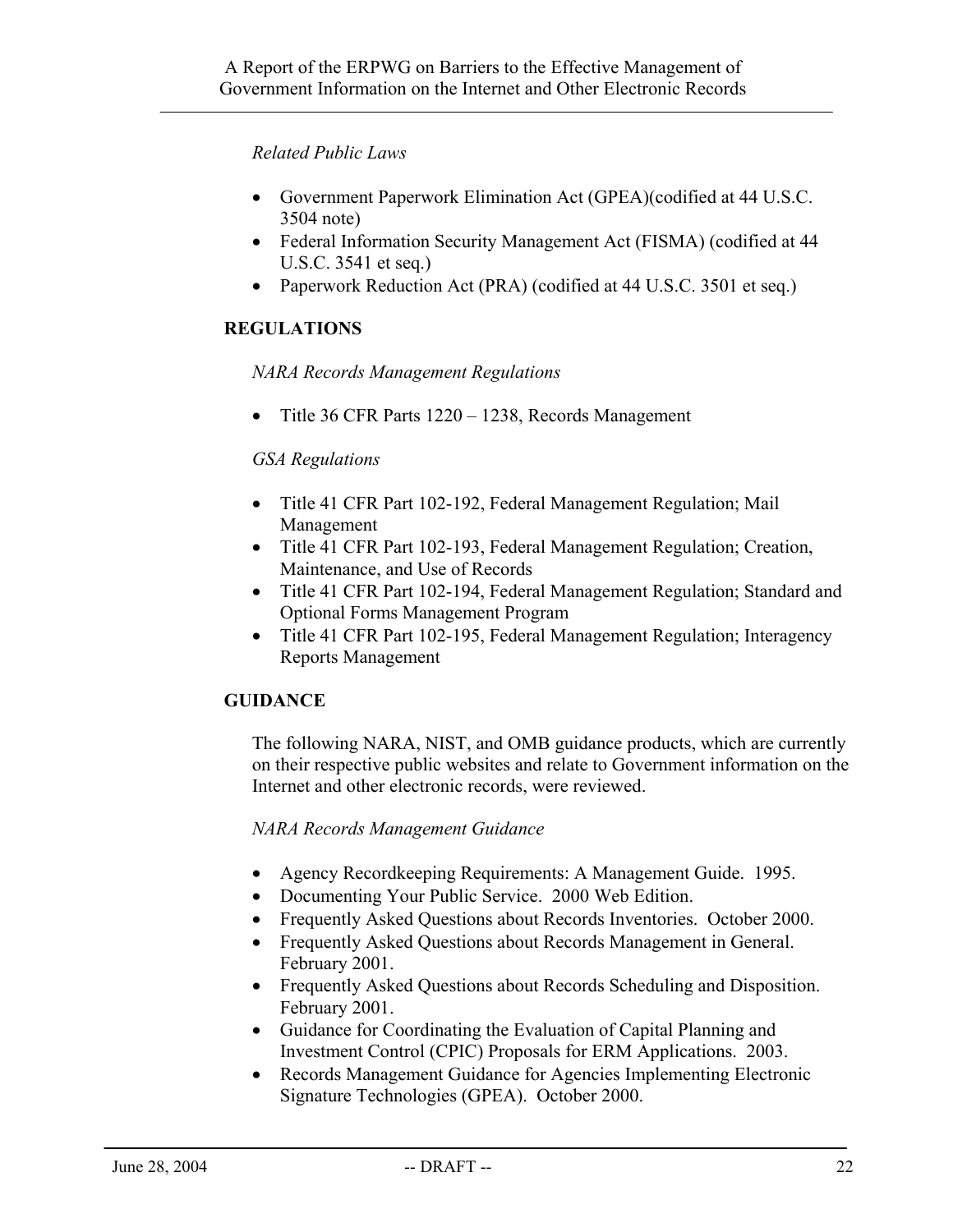- Records Management Guidance for PKI-Unique Administrative Records. March 2003.
- Vital Records and Records Disaster Mitigation and Recovery: An Instructional Guide. 1999 Web Edition.

## *NIST Guidance*

- NIST Special Publication 800-34: Contingency Planning Guide for Information Technology Systems. June 2002.
- NIST Special Publication 800-45: Guidelines on Electronic Mail Security. September 2002.
- NIST Special Publication 800-64: Security Considerations in the Information System Development Life Cycle. October 2003.
- NIST Special Publication 800-60: Guide for Mapping Types of Information and Information Systems to Security Categories. Draft Version 2.0, Volume I. March 2004.

## *OMB Guidance*

- OMB Circular No. A-11. Preparation, Submission, and Execution of the Budget. July 2003.
- OMB Circular No. A-130. Management of Federal Information Resources. Transmittal Memorandum No. 4. November 2000.

#### **A-4 PROCESS FOR IDENTIFYING BARRIERS THROUGH TARGETED OUTREACH**

The ERPWG sought stakeholders' opinions concerning the barriers to Government information on the Internet and other electronic records through targeted meetings, one public meeting, and Federal Register and listserv announcements requesting comments on the definitions and issues.

Over 200 individuals attended the targeted outreach meetings. Three targeted meetings were held for stakeholders internal to the Government. Participants included members of the CIO Council, Congressional staff, agency Records Officers, web content managers, agency General Counsels, librarians, Inspectors General, and representatives from the General Accounting Office (GAO) and the Government Printing Office (GPO). A fourth internal meeting was held for participants from the National Archives and Records Administration. Two targeted meetings were held for stakeholders external to the Government. Participants at these meetings included representatives from various Government "watchdog," library, historical, and archival organizations, and members of the education and research community. The seventh meeting was a general public meeting. Additional information about these meetings can be found in Appendix B. In addition, in order to obtain as much input as possible, requests for comments were sent to several listservs, including GOVDOCS-L, RECMGMT-L, ERECS-L, FEDLIB-L, and listservs and mailing lists sponsored by the Society of American Archivists and the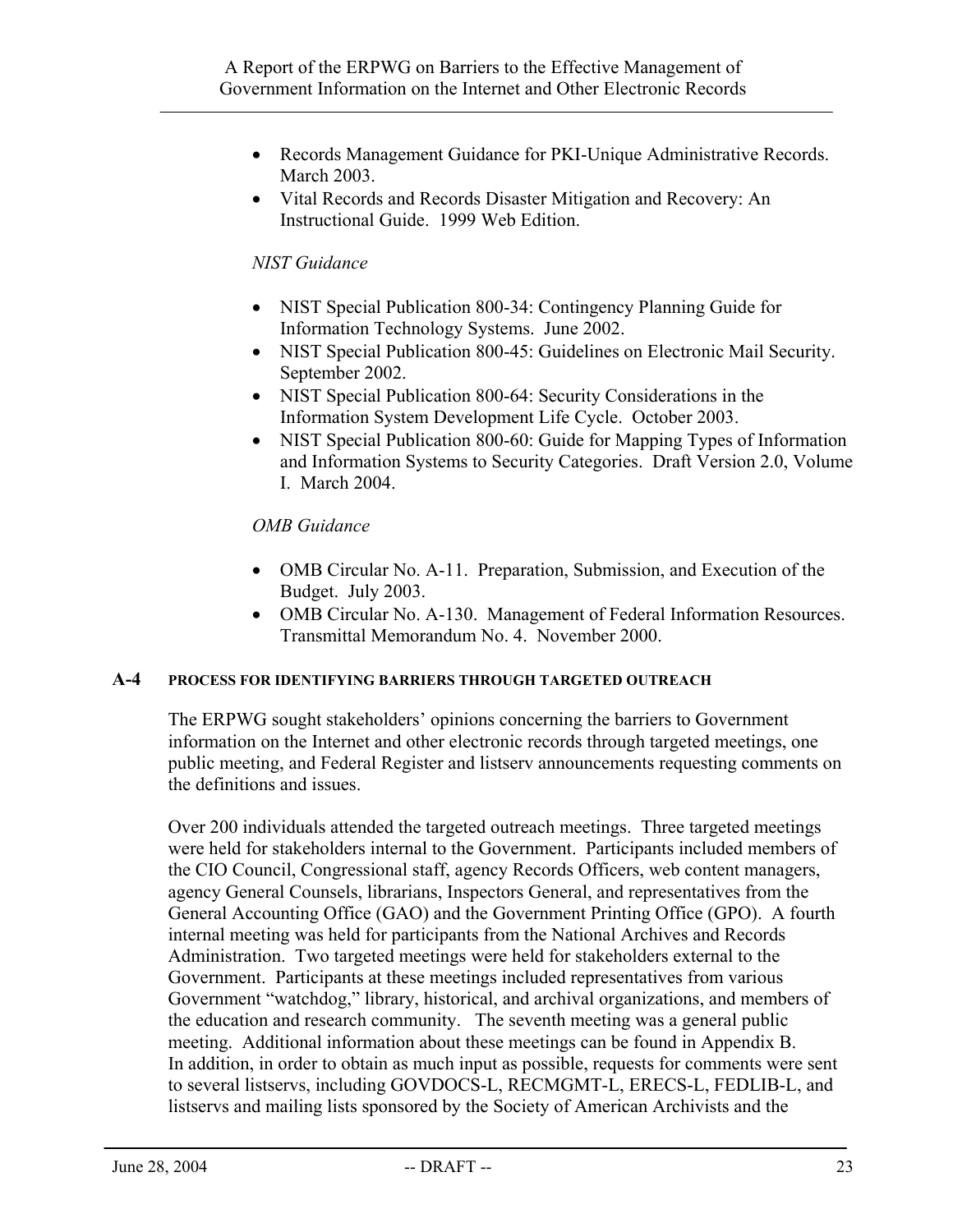National Coalition for History. These lists were also sent the announcement concerning the public meeting. Federal Register notices were published for the public meeting and the request for comments. The comment period was open from March 5, 2004, through April 5, 2004. The complete list of listservs and the text of the announcements can be found in Appendix C.

For a discussion of the barriers identified through the review of relevant authorities and targeted outreach, see Barriers  $1 - 4$  in Section 3 of this report.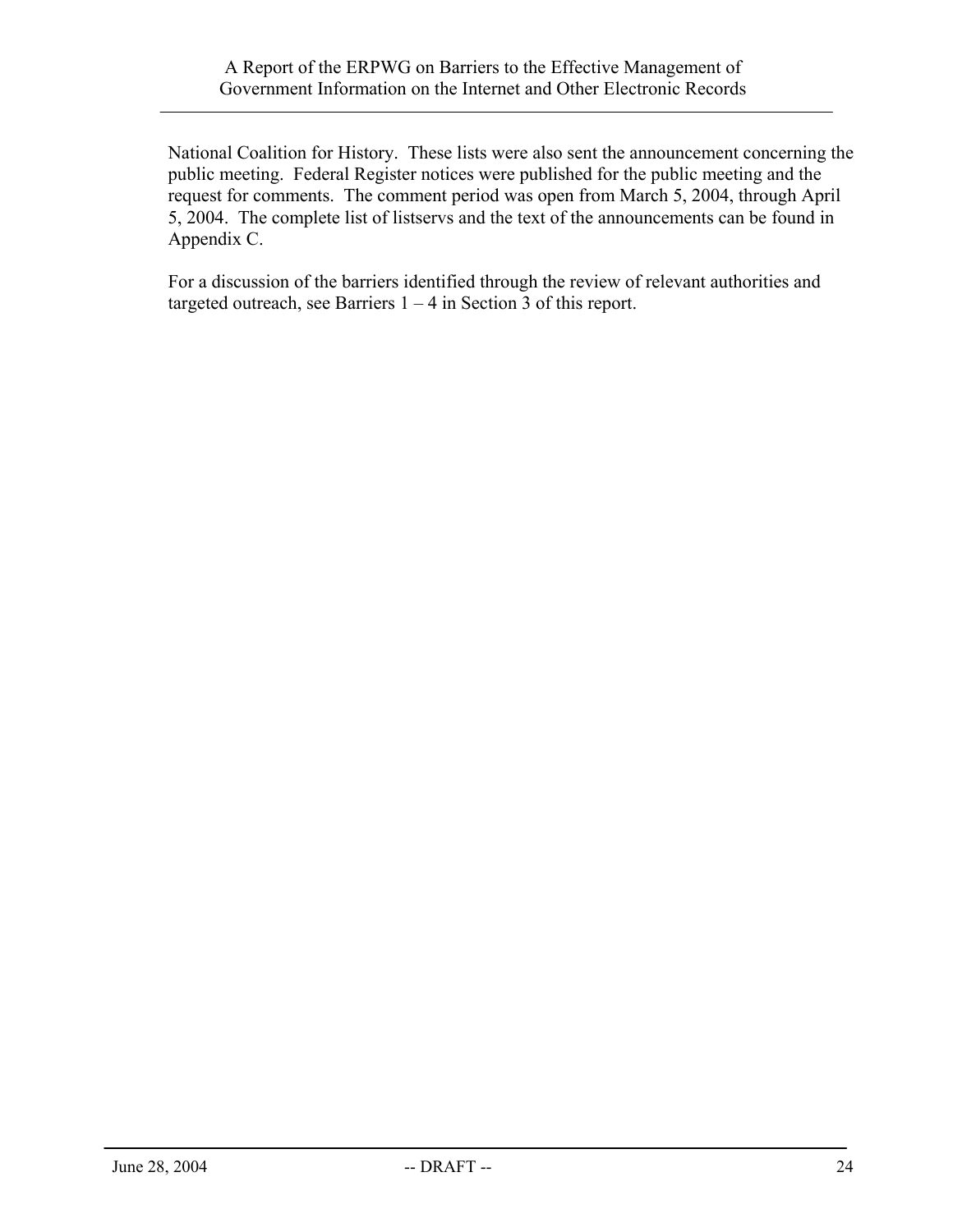# **APPENDIX B Targeted Outreach Sessions Overview**

| Meeting<br>Type           | Date                 | Time        | Location                                             | <b>Attendees</b> | Groups Represented                                                                                                                                                    |
|---------------------------|----------------------|-------------|------------------------------------------------------|------------------|-----------------------------------------------------------------------------------------------------------------------------------------------------------------------|
| Internal to<br>Government | February 17,<br>2004 | $9-12:30$   | NARA, DC                                             | 30               | CIO Council, Agency<br>Records Officers, FIRM<br>(Federal Information and<br>Records Management)<br>Board, Web Content<br>Managers, Agency<br><b>General Counsels</b> |
| Internal to<br>Government | February 18,<br>2004 | $9-12:30$   | NARA, DC                                             | 41               | CIO Council, Agency<br>Records Officers, FIRM<br>(Federal Information and<br>Records Management)<br>Board, Web Content<br>Managers, Agency<br><b>General Counsels</b> |
| Internal to<br>Government | March 2, 2004        | $9 - 12:30$ | NARA, DC                                             | 35               | Federal Librarians,<br>CENDI, GPO, GAO,<br>Congressional Staff,<br>Agency Inspectors<br>General                                                                       |
| External to<br>Government | March 3, 2004        | $9-12:30$   | NARA, DC                                             | 10               | Library Associations,<br>"Watchdog" Groups                                                                                                                            |
| External to<br>Government | March 16, 2004       | $9-12:00$   | NARA, DC                                             | 11               | Historical Associations,<br>Archival Associations,<br>Education & Research<br>Community                                                                               |
| General<br>Public         | March 30, 2004       | $1-4:00$    | National<br>Capital<br>Planning<br>Commission,<br>DC | 59               | General Public                                                                                                                                                        |
| <b>NARA</b><br>Internal   | April 2, 2004        | $1 - 3:00$  | NARA,<br>College Park,<br><b>MD</b>                  | 44               | <b>NARA</b>                                                                                                                                                           |
| <b>TOTAL</b>              |                      |             |                                                      | 230              |                                                                                                                                                                       |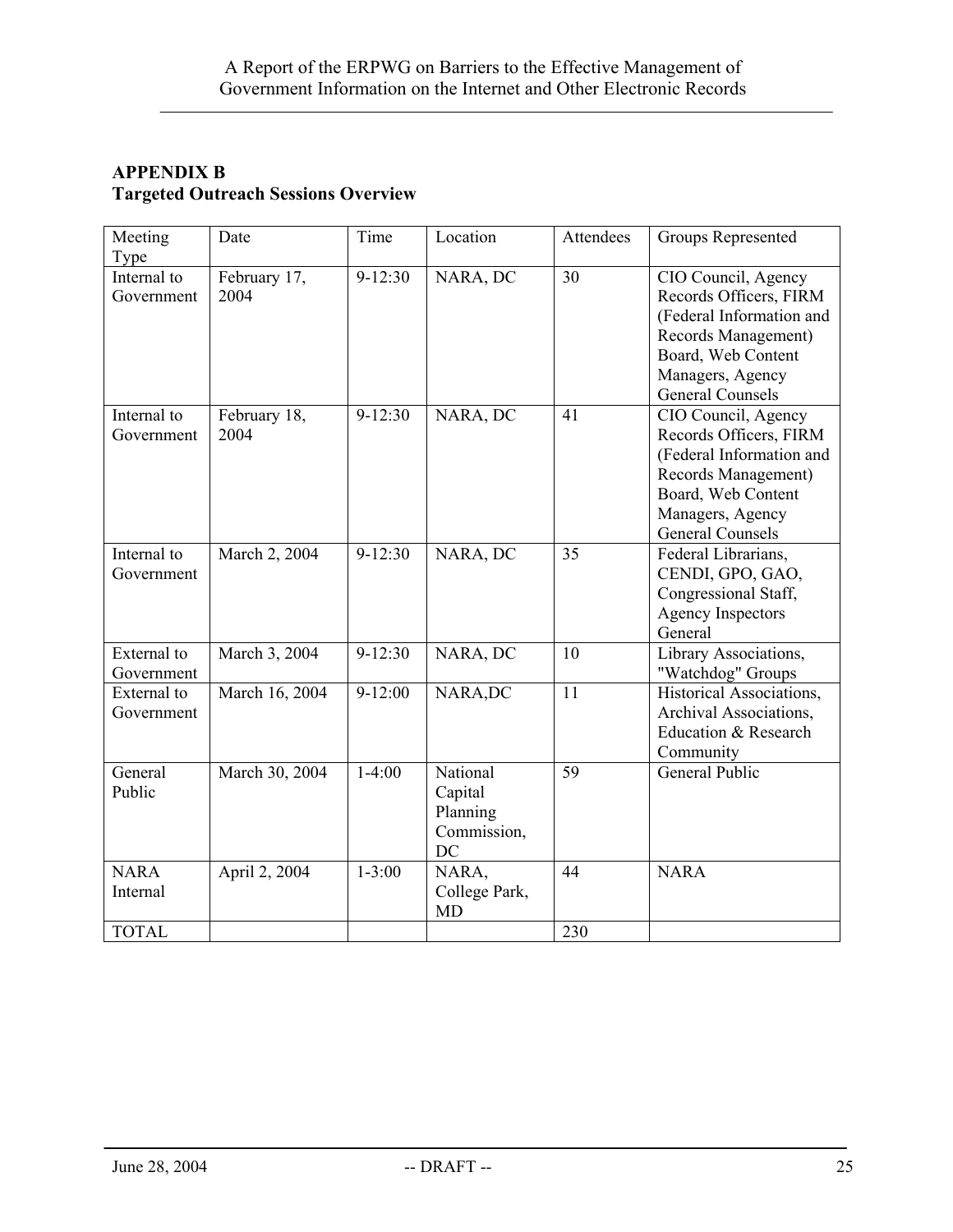# **APPENDIX C Targeted Listservs and Federal Register Notice Text**

The request for comment (text following) was successfully sent to the following listservs/groups:

- FEDLINK Library Network News (FEDLIB-L). Send Announcement: [fedlib-l@loc.gov](mailto:fedlib-l@loc.gov) Subscribe: [listserv@sun7.loc.gov](mailto:listserv@sun7.loc.gov) – posted message via [FEDLIB@LOC.GOV](mailto:FEDLIB@LOC.GOV)
- Government Documents (GOVDOC-L). Send Announcement: [govdoc-l@psuvm.psu.edu](mailto:govdoc-l@psuvm.psu.edu) posted message via L-Soft list server at LISTS.PSU.EDU (1.8e)
- Records Management [LISTSERV@LISTS.UFL.EDU](mailto:LISTSERV@LISTS.UFL.EDU) posted announcement via "L-Soft list server at LISTS.UFL.EDU (1.8d)"
- ERECS-L [LISTSERV@LISTSERV.ALBANY.EDU](mailto:LISTSERV@LISTSERV.ALBANY.EDU)
- Archives & Archivists -<http://listserv.muohio.edu/archives/archives.html> sent request to list owner at [rschmidt@lib.muohio](mailto:rschmidt@lib.muohio)
- National Coalition for History -<http://www.h-net.org/~nch/> sent request to Bruce Craig at [rbcraig@historycoalition.org](mailto:rbcraig@historycoalition.org)
- Freedom of Information/Open Government Access List <http://www.ombwatch.org/article/articleview/1485>
- <http://southwestarchivists.org/HTML/2004.htm> Society of Southwestern Archivists web site
- <https://mail2.cni.org/Lists/GILS/Message/171505.html> mailing list [GILS@cni.org](https://mail2.cni.org/Lists/GILS/List.html)
- [http://egov.cathexes.net/archives/2004\\_03.php](http://egov.cathexes.net/archives/2004_03.php)  E-Government web log
- <http://www.ed.gov/news/newsletters/edreview/2004/0312.html> ED Review (Department of Education)
- [http://www.scoe.org/nclb/docs/ed\\_review031204.pdf](http://www.scoe.org/nclb/docs/ed_review031204.pdf)  reprint of above
- <http://www.iforani.com/archives/000237.php> Information for Information Professionals web site

The following is the text of the notice sent to these listservs, as well as published in the Federal Register, requesting comments for the Electronic Records Policy Working Group:

"The Electronic Records Policy Working Group is inviting interested persons to provide their written views on issues relating to implementing Section 207(e)(1)(A) of the E-Government Act of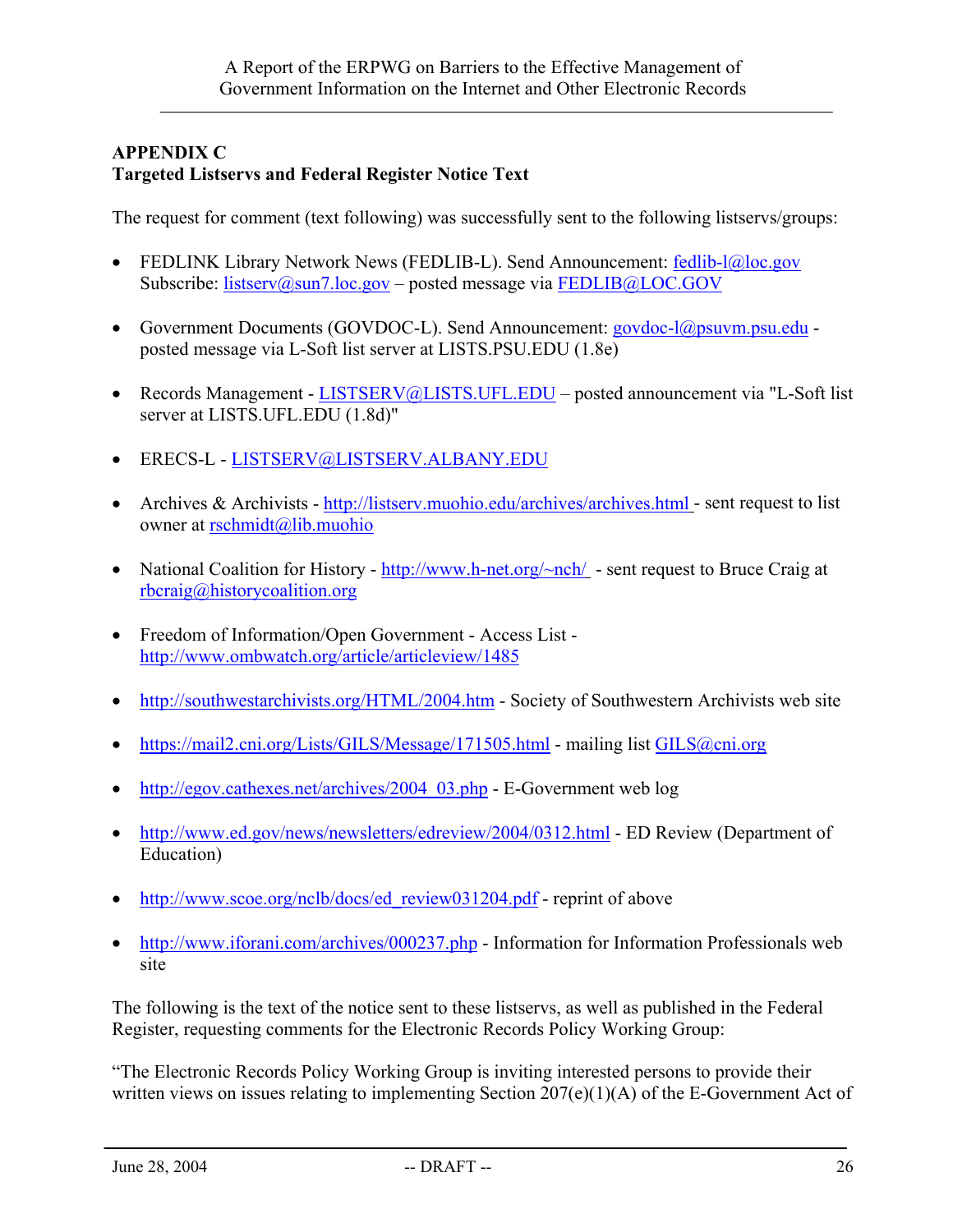2002. That section calls for "the adoption by agencies of policies and procedures to ensure that chapters 21, 25, 27, 29, and 31 of title 44, United States Code, are applied effectively and comprehensively to Government information on the Internet and to other electronic records."

The Working Group is seeking feedback on the following topics in their meetings and this notice.

- 1. The definition of "Government information on the Internet and other electronic records." The operating definitions currently used by the Working Group are as follows:
	- A. Government information on the Internet includes:
		- Information posted on Government web sites,
		- Information exchanged between Federal agencies,
		- Information exchanged between Federal agencies and the public,
		- Information exchanged between Federal agencies and other Governments,
		- Government-enabled web services,
		- Standard Government forms.
		- E-Government business transactions.
	- B. Other electronic records -- electronic information meeting the definition of a Federal record per 44 U.S.C. 3301. Records include:
		- All books, papers, maps, photographs, machine readable materials, or other documentary materials,
		- regardless of physical form or characteristics,
		- made or received by an agency of the United States Government,
		- under Federal law or in connection with the transaction of public business,
		- and preserved or appropriate for preservation by that agency or its legitimate successor,
			- as evidence of the organization, functions, policies, decisions, procedures, operations or other activities of the Government or,
			- because of the informational value of the data in them (44 U.S.C. 3301).
- 2. Perceived barriers to the effective management of "Government information on the Internet and other electronic records." The operating definition of effective management currently used by the Working Group includes:
	- managing through the life cycle,
	- addressing the digital factor early in systems development plans,
	- providing for accessibility and retrieval,
	- providing sufficient security,
	- ensuring consistency (ability to reproduce record),
	- providing for the integrity of records over time,
	- ensuring no loss of records,
	- employing cost-effective and efficient records management processes,
	- ensuring compatibility with standard formats,
	- managing format changes over time,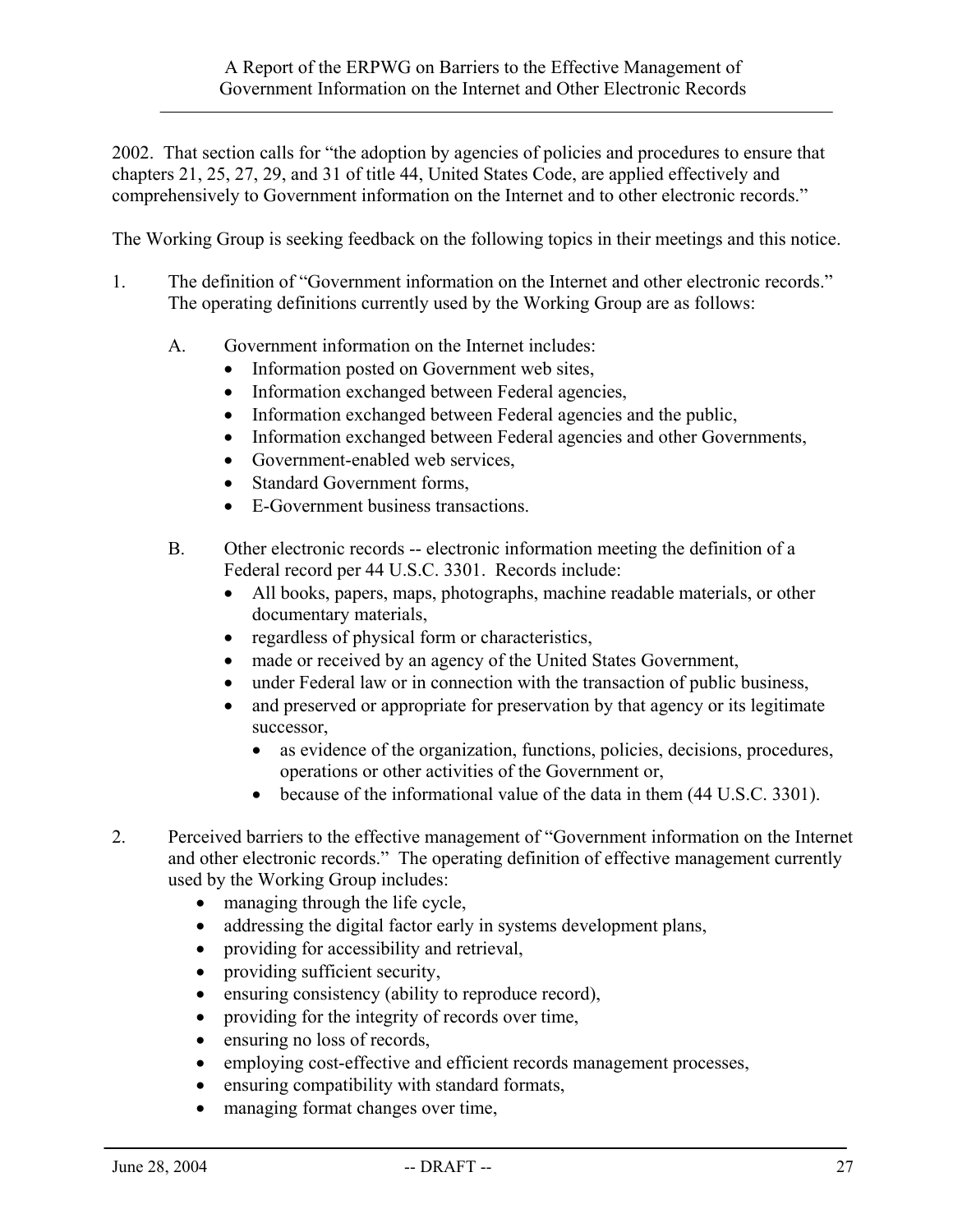- providing for long-term record storage and migration of formats,
- managing the location of records over time,
- appropriate long-term custodianship.
- 3. Guidance tools for Federal agencies that would assist in overcoming the identified barriers.

In order to solicit the opinions of those stakeholders who could not attend the focus group or public meetings, this message was sent to relevant lists: "Any comments concerning this topic should be sent to ERPWG@nara.gov no later than April 5. Please share this note with other persons and discussions interested in this topic, and please accept my apologies if you receive this notice more than once."